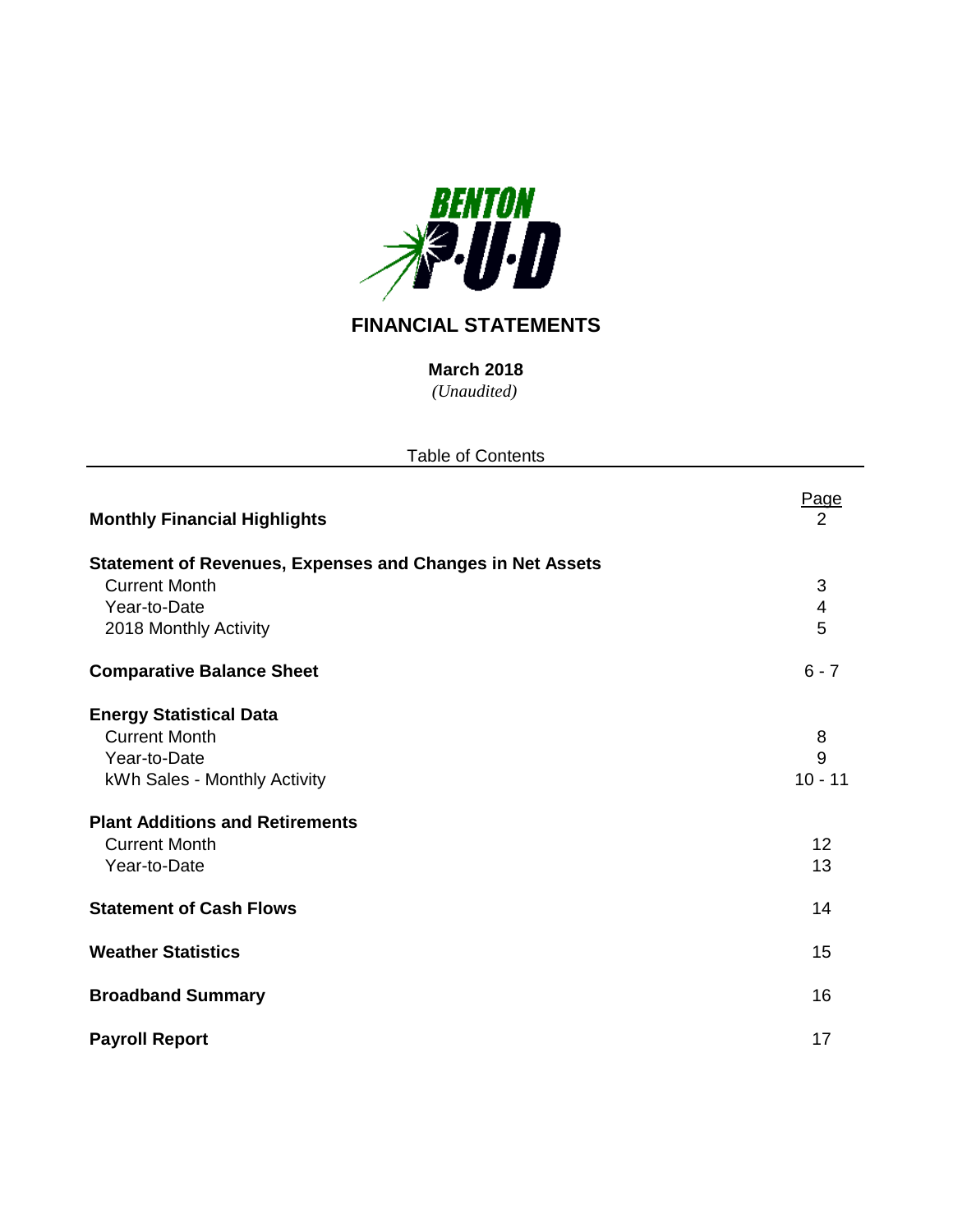

## *Financial Highlights March 2018*

 *Issue date: 4/23/18*

**Wood Star** 

Financial highlights for the month of March:<br>  $\geqslant$  District operations resulted in a decrea

District operations resulted in a decrease in net assets of \$853,000 for the month.<br>
In a verage temperature of 45.9° was 0.6° below normal. Heating degree days y The average temperature of 45.9° was 0.6° below normal. Heating degree days were 13% above the 5 year average.<br>> Total retail kWh billed during March was 4% below last year

 $\triangleright$  Total retail kWh billed during March was 4% below last year.<br> $\triangleright$  Net power supply costs were \$6.4M for the month with energ > Net power supply costs were \$6.4M for the month with energy sales for resale of \$1.5M and an average price of \$23 per MWh.<br>→ March's non-power operating costs of \$2.0 million before taxes and depreciation were 5% above

 $\triangleright$  March's non-power operating costs of \$2.0 million before taxes and depreciation were 5% above budget.<br> $\triangleright$  Net capital expenditures were \$943,000 for the month.

Net capital expenditures were \$943,000 for the month.

|                               |          | (in thousands of dollars) |            |     |     |            |     |     |             |     |            |            |                  |               |                         |
|-------------------------------|----------|---------------------------|------------|-----|-----|------------|-----|-----|-------------|-----|------------|------------|------------------|---------------|-------------------------|
| <b>Change in Net Position</b> | Jan      | Feb                       | <b>Mar</b> | Apr | May | <b>Jun</b> | Jul | Aug | Sept        | Oct | <b>Nov</b> | <b>Dec</b> | <b>Total YTD</b> | <b>Budget</b> | 2018<br><b>Forecast</b> |
| Actual                        | \$1,556  | (\$318)                   | (\$853)    |     |     |            |     |     |             |     |            |            | \$385            |               | \$6,678                 |
| Budget                        | \$345    | \$75                      | (\$947)    |     |     |            |     |     |             |     |            |            | (\$527)          | \$5,334       |                         |
|                               |          |                           |            |     |     |            |     |     |             |     |            |            |                  |               |                         |
| <b>Net Margin</b>             | Jan      | Feb                       | Mar        | Apr | May | Jun        | Jul | Aug | Sept        | Oct | <b>Nov</b> | <b>Dec</b> | Total            | <b>Budget</b> | Forecast                |
| <b>Retail Revenues</b>        | \$10,476 | \$9,084                   | \$8,753    |     |     |            |     |     |             |     |            |            | \$28,313         | \$124,439     | \$124,506               |
| Less: Net Power Costs         | (6,050)  | (6, 266)                  | (6, 392)   |     |     |            |     |     |             |     |            |            | (18, 708)        | (82, 528)     | (80,058)                |
| Net Margin                    | \$4,426  | \$2,818                   | \$2,361    | \$0 | \$0 | \$0        | \$0 | \$0 | \$0         | \$0 | \$0        | \$0        | \$9,605          | \$41,911      | \$44,448                |
|                               |          |                           |            |     |     |            |     |     |             |     |            |            |                  |               |                         |
| <b>Net Capital Costs</b>      | Jan      | <b>Feb</b>                | <b>Mar</b> | Apr | May | Jun        | Jul | Aug | <b>Sept</b> | Oct | <b>Nov</b> | <b>Dec</b> | <b>Total</b>     | <b>Budget</b> |                         |
| <b>Capital Expenditures</b>   | \$1,037  | \$1,462                   | \$975      |     |     |            |     |     |             |     |            |            | \$3,475          | \$19,666      |                         |
| Less: Capital Contributions   | (293)    | (119)                     | (32)       |     |     |            |     |     |             |     |            |            | (444)            | (1, 377)      |                         |
| <b>Net Capital Costs</b>      | \$744    | \$1,343                   | \$943      | \$0 | \$0 | \$0        | \$0 | \$0 | \$0         | \$0 | \$0        | \$0        | \$3,031          | \$18,290      |                         |
| Net Capital Budget            | \$1,744  | \$1,745                   | \$1,663    |     |     |            |     |     |             |     |            |            | \$5,151          |               |                         |
|                               |          |                           |            |     |     |            |     |     |             |     |            |            |                  |               |                         |

| <b>Load Statistics</b>           | Jan | Feb | <b>Mar</b> | Apr | May | Jun | Jul | Aug | <b>Sept</b> | Oct | Nov | <b>Dec</b> | <b>YTD Average   </b> | <b>Budget</b> |
|----------------------------------|-----|-----|------------|-----|-----|-----|-----|-----|-------------|-----|-----|------------|-----------------------|---------------|
| / - Retail Sales (Billed)<br>aMW | 194 | 178 | 163        |     |     |     |     |     |             |     |     |            | 178 I                 | 200           |
| aMW<br>- Secondary Market Sales  | 105 | 116 | 87         |     |     |     |     |     |             |     |     |            | 103 <sub>1</sub>      | 32            |



#### +Actual retail revenues in the graph above and below include unbilled revenue to match revenues with expenses.



**March Power Resource Stack**



| <b>Key Ratios</b>                     |        |
|---------------------------------------|--------|
| <b>Current Ratio</b>                  | 3.52:1 |
| Debt Service Coverage (2015 Actual)   | 2.93   |
| Debt Service Coverage (2016 Actual)   | 2.91   |
| Debt Service Coverage (2017 Actual)   | 3.40   |
| Debt Service Coverage (2018 Forecast) | 3.34   |
| (includes capital contributions)      |        |

| \$ | 31.5                                      | million                 |    |
|----|-------------------------------------------|-------------------------|----|
|    | 2.6                                       | million                 |    |
| \$ | 3.9                                       | million                 |    |
| \$ | 15.4                                      | million                 |    |
| \$ | 1.6                                       | million                 |    |
| \$ | 2.6                                       | million                 |    |
| \$ | 1.1                                       | million                 |    |
| S  | 126.5                                     | million                 |    |
| \$ | 61.1                                      | million                 |    |
|    | 53.499                                    | YTD                     | 66 |
|    | 143.75                                    |                         |    |
|    | 1.11                                      |                         |    |
|    | Bond Insurance Replacement (designated \$ | <b>Other Statistics</b> |    |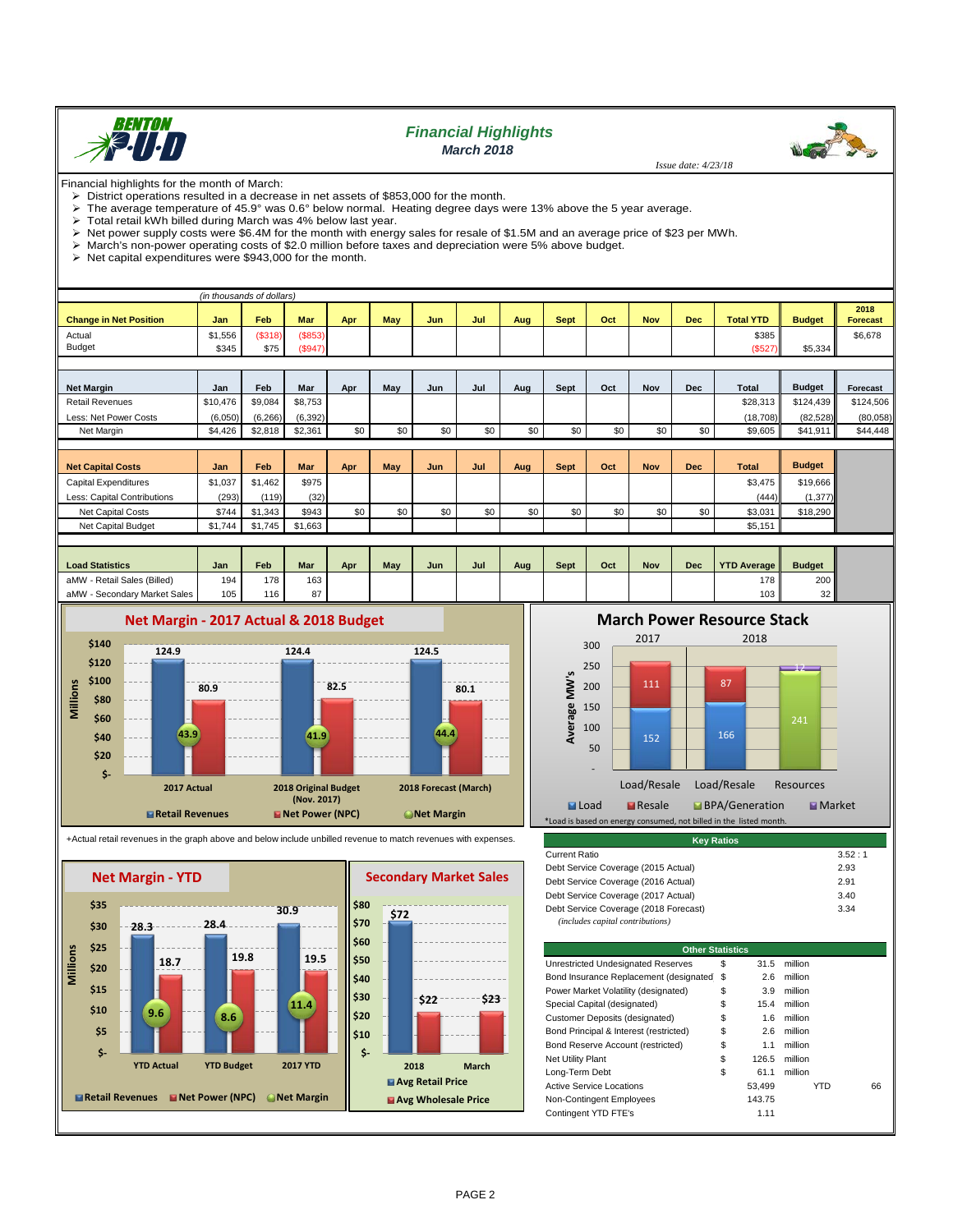#### **PUBLIC UTILITY DISTRICT NO.1 OF BENTON COUNTY STATEMENT OF REVENUES, EXPENSES, AND CHANGE IN NET POSITION MARCH 2018**

|                                                            | 3/31/18       |               | 3/31/17                  |               |                          |
|------------------------------------------------------------|---------------|---------------|--------------------------|---------------|--------------------------|
|                                                            | <b>ACTUAL</b> | <b>BUDGET</b> | <b>PCT</b><br><b>VAR</b> | <b>ACTUAL</b> | <b>PCT</b><br><b>VAR</b> |
| <b>OPERATING REVENUES</b>                                  |               |               |                          |               |                          |
| Energy Sales - Retail                                      | 8,752,924     | 8,255,653     | 6%                       | 7,899,029     | 11%                      |
| <b>City Occupation Taxes</b>                               | 504,574       | 478,516       | 5%                       | 558,477       | $-10%$                   |
| <b>Bad Debt Expense</b>                                    | (16,000)      | (19,616)      | $-18%$                   | (17,000)      | $-6%$                    |
| <b>Energy Secondary Market Sales</b>                       | 1,475,128     | 1,158,504     | 27%                      | 1,925,081     | $-23%$                   |
| Transmission of Power for Others                           | 179,821       | 75,000        | 140%                     | 133,857       | 34%                      |
| <b>Broadband Revenue</b>                                   | 181,682       | 181,481       | 0%                       | 175,479       | 4%                       |
| <b>Other Revenue</b>                                       | 93,241        | 524,705       | $-82%$                   | 49,504        | 88%                      |
| <b>TOTAL OPERATING REVENUES</b>                            | 11,171,369    | 10,654,243    | 5%                       | 10,724,427    | 4%                       |
| <b>OPERATING EXPENSES</b>                                  |               |               |                          |               |                          |
| <b>Purchased Power</b>                                     | 6,757,720     | 6,503,726     | 4%                       | 6,151,081     | 10%                      |
| <b>Purchased Transmission &amp; Ancillary Services</b>     | 1,098,218     | 1,117,162     | $-2%$                    | 1,074,761     | 2%                       |
| <b>Conservation Program</b>                                | 191,352       | 30,650        | >200%                    | 4,894         | >200%                    |
| <b>Total Power Supply</b>                                  | 8,047,291     | 7,651,539     | 5%                       | 7,230,736     | 11%                      |
| Transmission Operation & Maintenance                       | 10,464        | 9,913         | 6%                       | 20,981        | $-50%$                   |
| Distribution Operation & Maintenance                       | 947,080       | 869.676       | 9%                       | 730,260       | 30%                      |
| <b>Broadband Expense</b>                                   | 92,802        | 57,040        | 63%                      | 40,023        | 132%                     |
| Customer Accounting, Collection & Information              | 350,727       | 373,860       | $-6%$                    | 296,428       | 18%                      |
| Administrative & General                                   | 612,150       | 606,581       | 1%                       | 499,402       | 23%                      |
| Subtotal before Taxes & Depreciation                       | 2,013,223     | 1,917,070     | 5%                       | 1,587,094     | 27%                      |
| <b>Taxes</b>                                               | 1,091,666     | 1,132,808     | $-4%$                    | 1,155,928     | $-6%$                    |
| Depreciation & Amortization                                | 820,951       | 892,965       | -8%                      | 830,462       | $-1%$                    |
| <b>Total Other Operating Expenses</b>                      | 3,925,840     | 3,942,843     | 0%                       | 3,573,484     | 10%                      |
| <b>TOTAL OPERATING EXPENSES</b>                            | 11,973,131    | 11,594,382    | 3%                       | 10,804,220    | 11%                      |
| <b>OPERATING INCOME (LOSS)</b>                             | (801, 762)    | (940, 139)    | $-15%$                   | (79, 793)     | >200%                    |
| <b>NONOPERATING REVENUES &amp; EXPENSES</b>                |               |               |                          |               |                          |
| Interest Income                                            | 75,813        | 33,333        | 127%                     | 46,357        | 64%                      |
| Other Income                                               | 29,290        | 31,339        | $-7%$                    | 40,024        | $-27%$                   |
| Other Expense                                              |               |               | n/a                      |               | n/a                      |
| <b>Interest Expense</b>                                    | (235, 677)    | (224, 094)    | 5%                       | (236, 935)    | $-1%$                    |
| Debt Discount/Premium Amortization & Loss on Defeased Debt | 38,127        | 37,346        | 2%                       | 41,348        | $-8%$                    |
| MtM Gain/(Loss) on Investments                             | 9,623         |               | n/a                      | (2,980)       | >200%                    |
| <b>TOTAL NONOPERATING REVENUES &amp; EXPENSES</b>          | (82, 826)     | (122, 076)    | $-32%$                   | (112,186)     | $-26%$                   |
| <b>INCOME (LOSS) BEFORE CAPITAL CONTRIBUTIONS</b>          | (884, 588)    | (1,062,215)   | -17%                     | (191, 979)    | >200%                    |
| <b>CAPITAL CONTRIBUTIONS</b>                               | 31,961        | 114,729       | $-72%$                   | 36,169        | $-12%$                   |
| <b>CHANGE IN NET POSITION</b>                              | (852, 627)    | (947, 486)    | $-10%$                   | (155, 810)    | >200%                    |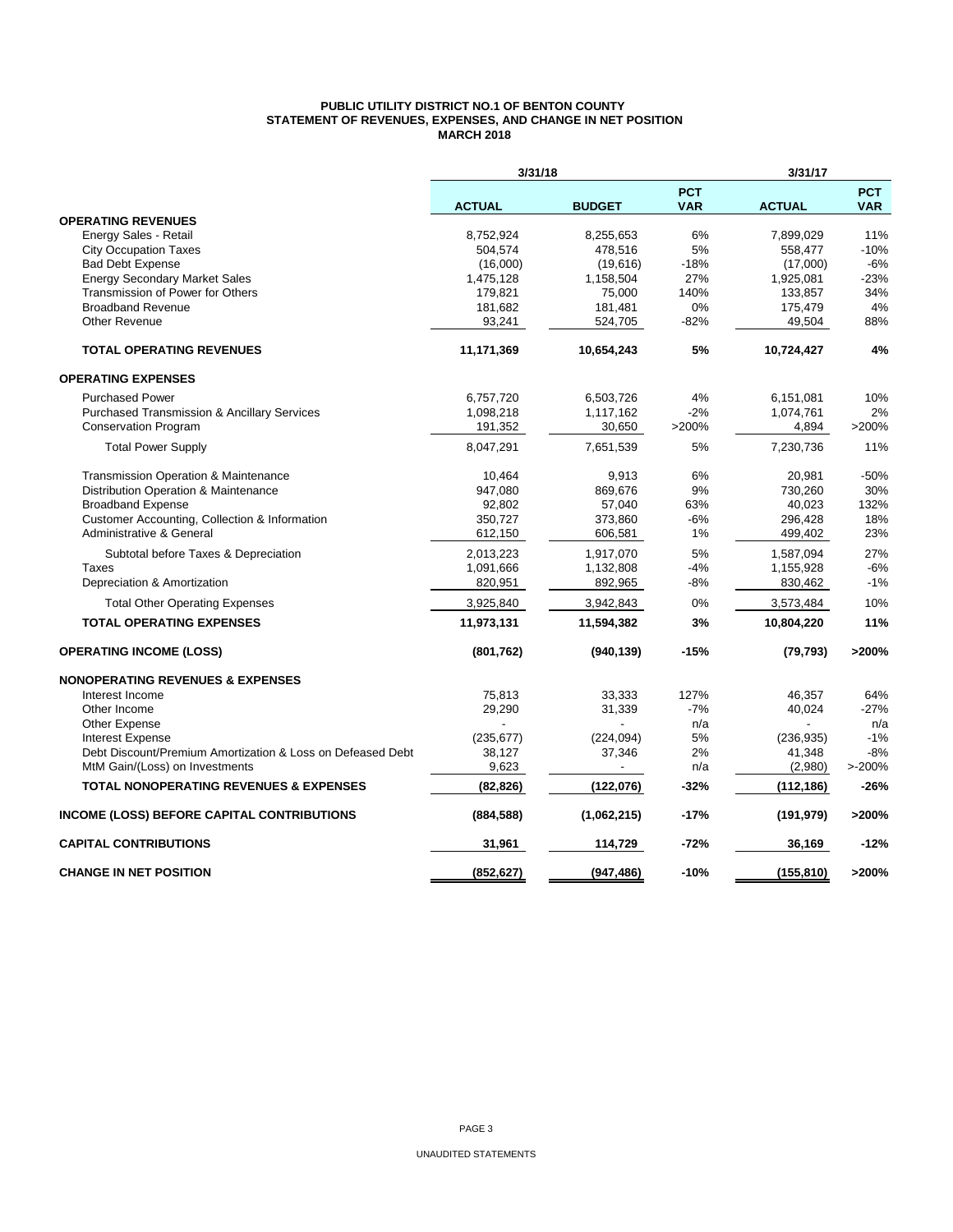#### **PUBLIC UTILITY DISTRICT NO.1 OF BENTON COUNTY STATEMENT OF REVENUES, EXPENSES, AND CHANGE IN NET POSITION YEAR TO DATE**

|                                                            | 3/31/18       |               |                          | 3/31/17       |                          |
|------------------------------------------------------------|---------------|---------------|--------------------------|---------------|--------------------------|
|                                                            | <b>ACTUAL</b> | <b>BUDGET</b> | <b>PCT</b><br><b>VAR</b> | <b>ACTUAL</b> | <b>PCT</b><br><b>VAR</b> |
| <b>OPERATING REVENUES</b>                                  |               |               |                          |               |                          |
| Energy Sales - Retail                                      | 28,313,493    | 28,398,746    | 0%                       | 30,939,321    | $-8%$                    |
| <b>City Occupation Taxes</b>                               | 1,694,590     | 1,695,907     | 0%                       | 1,950,617     | $-13%$                   |
| <b>Bad Debt Expense</b>                                    | (51,000)      | (59, 186)     | $-14%$                   | (58,000)      | $-12%$                   |
| <b>Energy Secondary Market Sales</b>                       | 4,991,884     | 3,967,850     | 26%                      | 4,549,169     | 10%                      |
| Transmission of Power for Others                           | 430,003       | 225,000       | 91%                      | 376,619       | 14%                      |
| <b>Broadband Revenue</b>                                   | 552,540       | 603,519       | $-8%$                    | 552,146       | 0%                       |
| <b>Other Revenue</b>                                       | 767,366       | 719,941       | 7%                       | 670,785       | 14%                      |
| <b>TOTAL OPERATING REVENUES</b>                            | 36,698,875    | 35,551,776    | 3%                       | 38,980,657    | $-6%$                    |
| <b>OPERATING EXPENSES</b>                                  |               |               |                          |               |                          |
| <b>Purchased Power</b>                                     | 20,580,764    | 20,361,806    | 1%                       | 21,116,984    | $-3%$                    |
| <b>Purchased Transmission &amp; Ancillary Services</b>     | 3,309,758     | 3,276,939     | 1%                       | 3,276,851     | 1%                       |
| <b>Conservation Program</b>                                | 239,794       | 352,953       | $-32%$                   | 49,894        | >200%                    |
| <b>Total Power Supply</b>                                  | 24,130,316    | 23,991,698    | 1%                       | 24,443,730    | $-1%$                    |
| <b>Transmission Operation &amp; Maintenance</b>            | 24,118        | 27,645        | $-13%$                   | 32,747        | $-26%$                   |
| Distribution Operation & Maintenance                       | 2,730,131     | 2,523,268     | 8%                       | 2,394,517     | 14%                      |
| <b>Broadband Expense</b>                                   | 224,548       | 214,411       | 5%                       | 184,686       | 22%                      |
| Customer Accounting, Collection & Information              | 1,075,920     | 1,028,666     | 5%                       | 841,940       | 28%                      |
| <b>Administrative &amp; General</b>                        | 2,222,342     | 1,909,641     | 16%                      | 1,853,403     | 20%                      |
| Subtotal before Taxes & Depreciation                       | 6,277,058     | 5,703,630     | 10%                      | 5,307,293     | 18%                      |
| Taxes                                                      | 3,584,226     | 3,680,077     | $-3%$                    | 4,064,193     | $-12%$                   |
| Depreciation & Amortization                                | 2,452,834     | 2,681,537     | $-9%$                    | 2,491,976     | $-2%$                    |
| <b>Total Other Operating Expenses</b>                      | 12,314,119    | 12,065,244    | 2%                       | 11,863,462    | 4%                       |
| <b>TOTAL OPERATING EXPENSES</b>                            | 36,444,435    | 36,056,943    | 1%                       | 36,307,192    | 0%                       |
| <b>OPERATING INCOME (LOSS)</b>                             | 254,440       | (505, 166)    | $-150%$                  | 2,673,465     | -90%                     |
| <b>NONOPERATING REVENUES &amp; EXPENSES</b>                |               |               |                          |               |                          |
| Interest Income                                            | 206,235       | 100,000       | 106%                     | 119,493       | 73%                      |
| Other Income                                               | 91.688        | 94,018        | $-2%$                    | 292,626       | -69%                     |
| <b>Other Expense</b>                                       |               |               | n/a                      |               | n/a                      |
| <b>Interest Expense</b>                                    | (706, 957)    | (672, 283)    | 5%                       | (718, 507)    | $-2%$                    |
| Debt Discount/Premium Amortization & Loss on Defeased Debt | 114,380       | 112,038       | 2%                       | 124,045       | $-8%$                    |
| MtM Gain/(Loss) on Investments                             | (18, 550)     |               | n/a                      | 2,390         | >200%                    |
| <b>TOTAL NONOPERATING REVENUES &amp; EXPENSES</b>          | (313, 204)    | (366, 227)    | -14%                     | (179,953)     | 74%                      |
| <b>INCOME (LOSS) BEFORE CAPITAL CONTRIBUTIONS</b>          | (58, 764)     | (871, 394)    | -93%                     | 2,493,512     | $-102%$                  |
| <b>CAPITAL CONTRIBUTIONS</b>                               | 444,041       | 344,187       | 29%                      | 75,492        | >200%                    |
| <b>CHANGE IN NET POSITION</b>                              | 385,276       | (527, 207)    | $-173%$                  | 2,569,004     | $-85%$                   |
| TOTAL NET POSITION, BEGINNING OF YEAR                      | 124,155,023   | 124,155,023   | 0%                       | 110,681,246   | $-2%$                    |
| TOTAL NET POSITION, END OF YEAR                            | 124,540,299   | 123,627,816   | 0.1%                     | 113,250,250   | $-4%$                    |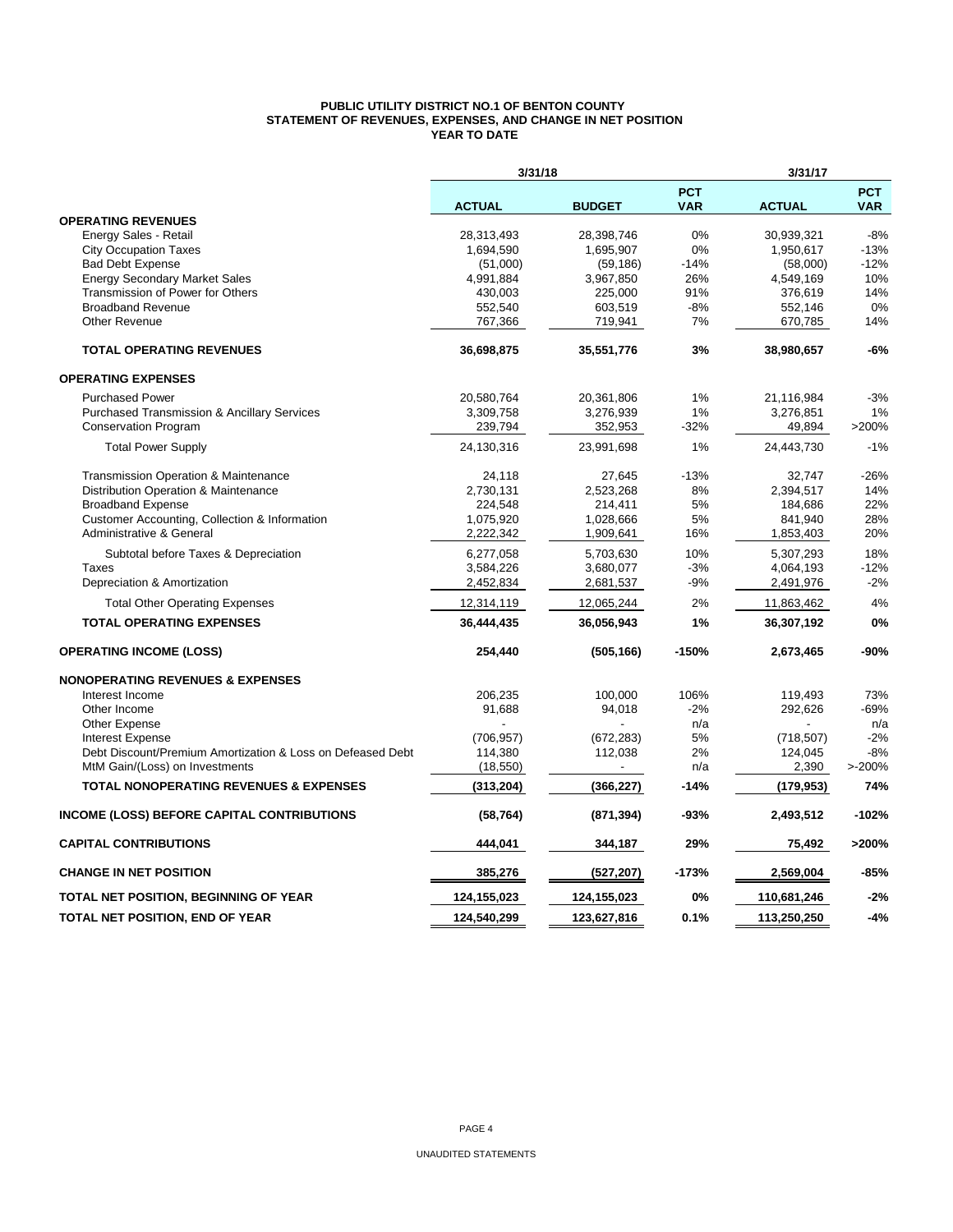#### **PUBLIC UTILITY DISTRICT NO. 1 OF BENTON COUNTY STATEMENT OF REVENUES, EXPENSES, AND CHANGE IN NET POSITION 2018 MONTHLY ACTIVITY**

|                                                   | January        | February                 | March          | <b>April</b> | May | June | July | <b>August</b> | September | October | November | December | <b>Total</b>             |
|---------------------------------------------------|----------------|--------------------------|----------------|--------------|-----|------|------|---------------|-----------|---------|----------|----------|--------------------------|
| <b>OPERATING REVENUES</b>                         |                |                          |                |              |     |      |      |               |           |         |          |          |                          |
| Energy Sales - Retail                             | \$10,476,299   | \$9,084,270              | \$8,752,924    |              |     |      |      |               |           |         |          |          | \$28.313.493             |
| <b>City Occupation Taxes</b>                      | 645,112        | 544,905                  | 504,574        |              |     |      |      |               |           |         |          |          | 1,694,591                |
| <b>Bad Debt Expense</b>                           | (19,000)       | (16,000)                 | (16,000)       |              |     |      |      |               |           |         |          |          | (51,000)                 |
| <b>Energy Secondary Market Sales</b>              | 2,013,000      | 1,503,757                | 1,475,128      |              |     |      |      |               |           |         |          |          | 4,991,885                |
| Transmission of Power for Others                  | 140,137        | 110,045                  | 179,821        |              |     |      |      |               |           |         |          |          | 430,003                  |
| <b>Broadband Revenue</b>                          | 188,237        | 182,621                  | 181,682        |              |     |      |      |               |           |         |          |          | 552,540                  |
| Other Electric Revenue                            | 603,153        | 70,972                   | 93,240         |              |     |      |      |               |           |         |          |          | 767,365                  |
| <b>TOTALOPERATING REVENUES</b>                    | 14,046,938     | 11,480,570               | 11,171,369     |              |     |      |      |               |           |         |          |          | 36,698,877               |
| <b>OPERATING EXPENSES</b>                         |                |                          |                |              |     |      |      |               |           |         |          |          |                          |
| <b>Purchased Power</b>                            |                |                          |                |              |     |      |      |               |           |         |          |          | 20,580,764               |
|                                                   | 6,997,524      | 6,825,520                | 6,757,720      |              |     |      |      |               |           |         |          |          |                          |
| Purchased Transmission & Ancillary Services       | 1,110,171      | 1,101,369                | 1,098,218      |              |     |      |      |               |           |         |          |          | 3,309,758                |
| <b>Conservation Program</b>                       | 95,599         | (47, 157)                | 191,352        |              |     |      |      |               |           |         |          |          | 239,794                  |
| <b>Total Power Supply</b>                         | 8,203,294      | 7,879,732                | 8,047,290      |              |     |      |      |               |           |         |          |          | 24,130,316               |
| Transmission Operation & Maintenance              | 5,734          | 7,919                    | 10,464         |              |     |      |      |               |           |         |          |          | 24,117                   |
| Distribution Operation & Maintenance              | 856,447        | 926,604                  | 947,080        |              |     |      |      |               |           |         |          |          | 2,730,131                |
| <b>Broadband Expense</b>                          | 67,753         | 63,993                   | 92,802         |              |     |      |      |               |           |         |          |          | 224,548                  |
| Customer Accounting, Collection & Information     | 410,400        | 314,792                  | 350,727        |              |     |      |      |               |           |         |          |          | 1,075,919                |
| Administrative & General                          | 953,338        | 656,854                  | 612,150        |              |     |      |      |               |           |         |          |          | 2,222,342                |
|                                                   |                |                          |                |              |     |      |      |               |           |         |          |          |                          |
| Subtotal before Taxes & Depreciation              | 2,293,672      | 1,970,162                | 2,013,223      |              |     |      |      |               |           |         |          |          | 6,277,057                |
| Taxes                                             | 1,346,727      | 1,145,833                | 1,091,666      |              |     |      |      |               |           |         |          |          | 3,584,226                |
| Depreciation & Amortization                       | 813,688        | 818,195                  | 820,951        |              |     |      |      |               |           |         |          |          | 2,452,834                |
| <b>Total Other Operating Expenses</b>             | 4,454,087      | 3,934,190                | 3,925,840      |              |     |      |      |               |           |         |          |          | 12,314,117               |
| TOTAL OPERATING EXPENSES                          | 12,657,381     | 11,813,922               | 11,973,130     |              |     |      |      |               |           |         |          |          | 36,444,433               |
| <b>OPERATING INCOME (LOSS)</b>                    | 1,389,557      | (333, 352)               | (801, 761)     |              |     |      |      |               |           |         |          |          | 254,444                  |
| <b>NONOPERATING REVENUES &amp; EXPENSES</b>       |                |                          |                |              |     |      |      |               |           |         |          |          |                          |
| Interest Income                                   | 68,157         | 62,266                   | 75,813         |              |     |      |      |               |           |         |          |          | 206,236                  |
| Other Income                                      | 29,299         | 33,099                   | 29,288         |              |     |      |      |               |           |         |          |          | 91,686                   |
| Other Expense                                     | $\blacksquare$ | $\overline{\phantom{a}}$ | $\blacksquare$ |              |     |      |      |               |           |         |          |          |                          |
| <b>Interest Expense</b>                           | (235, 205)     | (236, 074)               | (235, 677)     |              |     |      |      |               |           |         |          |          | (706, 956)               |
| Debt Discount & Expense Amortization              | 38,127         | 38,127                   | 38,127         |              |     |      |      |               |           |         |          |          | 114,381                  |
| MtM Gain/(Loss) on Investments                    | (27, 135)      | (1,038)                  | 9,623          |              |     |      |      |               |           |         |          |          | (18, 550)                |
| Loss in Joint Ventures/Special Assessments        |                | $\blacksquare$           |                |              |     |      |      |               |           |         |          |          | $\overline{\phantom{a}}$ |
| TOTAL NONOPERATING REV/EXP                        | (126, 757)     | (103, 620)               | (82, 826)      |              |     |      |      |               |           |         |          |          | (313, 203)               |
| <b>INCOME (LOSS) BEFORE CAPITAL CONTRIBUTIONS</b> | 1,262,800      | (436, 972)               | (884, 587)     |              |     |      |      |               |           |         |          |          | (58, 759)                |
| <b>CAPITAL CONTRIBUTIONS</b>                      | 293,142        | 118,937                  | 31,961         |              |     |      |      |               |           |         |          |          | 444,040                  |
| <b>CHANGE IN NET POSITION</b>                     | \$1,555,942    | (\$318,035)              | (\$852,626)    | \$0          | \$0 | \$0  | \$0  | \$0           | \$0       | \$0     | \$0      | \$0      | \$385,281                |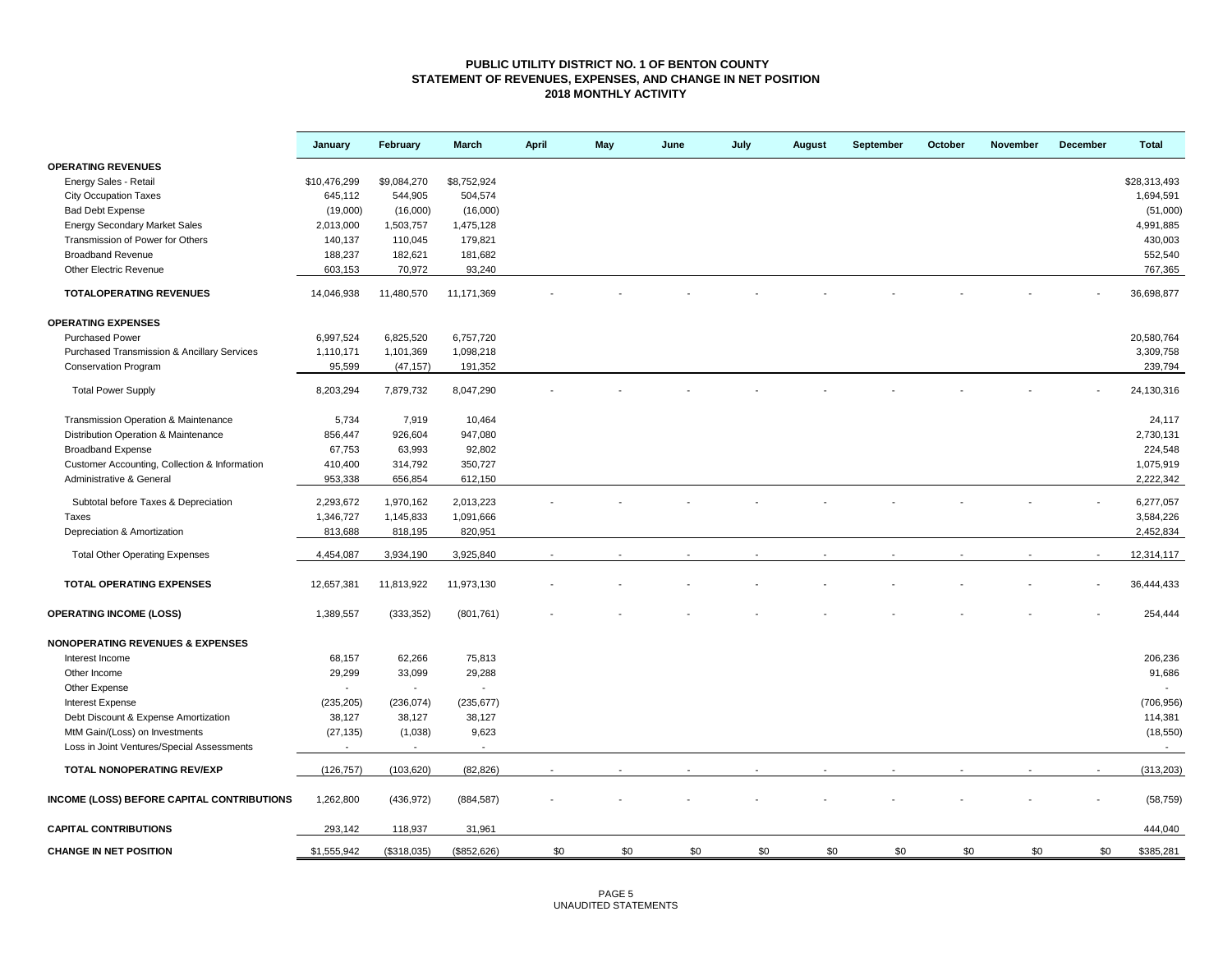## **PUBLIC UTILITY DISTRICT NO. 1 OF BENTON COUNTY COMPARATIVE STATEMENT OF NET POSITION ASSETS AND DEFERRED OUTFLOWS OF RESOURCES**

|                                                                |                        |                        | Increase/(Decrease)     |         |
|----------------------------------------------------------------|------------------------|------------------------|-------------------------|---------|
|                                                                | 3/31/2018              | 3/31/2017              | Amount                  | Percent |
| <b>ASSETS</b>                                                  |                        |                        |                         |         |
|                                                                |                        |                        |                         |         |
| <b>CURRENT ASSETS</b>                                          |                        |                        |                         |         |
| Cash & Cash Equivalents                                        |                        |                        |                         |         |
| Unrestricted Cash & Cash Equivalents                           | 21,432,606             | 11,772,466             | \$9,660,140             |         |
| <b>Restricted Construction Account</b>                         |                        |                        |                         |         |
| Investments                                                    | 12,597,975             | 19,917,280             | (7,319,305)             |         |
| Designated Debt Service Reserve Fund                           | 2,612,152              | 3,032,152              | (420,000)               |         |
| <b>Designated Power Market Voltly</b>                          | 3,850,000              | 3,300,000              | 550,000                 |         |
| Designated Special Capital Rsv                                 | 15,376,052             | 16,863,084             | (1,487,032)             |         |
| <b>Designated Customer Deposits</b>                            | 1,600,000              | 1,400,000              | 200,000                 |         |
| Accounts Receivable, net                                       | 9,189,401              | 11,074,423             | (1,885,022)             |         |
| <b>BPA Prepay Receivable</b>                                   | 600,000                | 600,000                |                         |         |
| <b>Accrued Interest Receivable</b>                             | 72,829                 | 37,859                 | 34,970                  |         |
| Wholesale Power Receivable                                     | 1,461,427              | 1,632,009              | (170, 582)              |         |
| <b>Accrued Unbilled Revenue</b>                                | 3,300,000              | 3,200,000              | 100,000                 |         |
| <b>Inventory Materials &amp; Supplies</b>                      | 5,568,162              | 5,856,096              | (287, 934)              |         |
| Prepaid Expenses & Option Premiums                             | 659,063                | 299,888                | 359,175                 |         |
| <b>Total Current Assets</b>                                    | 78,319,669             | 78,985,257             | (665, 588)              | $-1%$   |
| <b>NONCURRENT ASSETS</b>                                       |                        |                        |                         |         |
|                                                                |                        |                        |                         |         |
| <b>Restricted Bond Reserve Fund</b>                            | 1,107,865              | 1,107,865              | 0                       |         |
| <b>Other Receivables</b>                                       | 96,860                 | 97,191                 | (331)                   |         |
| <b>Preliminary Surveys</b>                                     | 101,360                | 50,491                 | 50,869                  |         |
| <b>BPA Prepay Receivable</b><br>Deferred Purchased Power Costs | 5,700,000<br>6,390,558 | 6,300,000<br>7,311,630 | (600,000)<br>(921, 072) |         |
|                                                                | 13,396,642             | 14,867,177             | (870, 535)              | $-10%$  |
| <b>Utility Plant</b>                                           |                        |                        |                         |         |
| Land and Intangible Plant                                      | 3,501,005              | 3,499,278              | 1,727                   |         |
| <b>Electric Plant in Service</b>                               | 310,208,951            | 304,304,842            | 5,904,109               |         |
| <b>Construction Work in Progress</b>                           | 3,452,092              | 7,337,815              | (3,885,723)             |         |
| <b>Accumulated Depreciation</b>                                | (190, 679, 322)        | (190, 838, 141)        | 158,819                 |         |
| <b>Net Utility Plant</b>                                       | 126,482,726            | 124,303,794            | 2,178,932               | 2%      |
| <b>Total Noncurrent Assets</b>                                 | 139,879,368            | 139,170,971            | 708,397                 | 1%      |
| <b>Total Assets</b>                                            | 218,199,037            | 218, 156, 228          | 42,809                  | 0%      |
|                                                                |                        |                        |                         |         |
| DEFERRED OUTFLOWS OF RESOURCES                                 |                        |                        |                         |         |
| Unamortized Loss on Defeased Debt                              | (21, 665)              | (6, 422)               | (15, 243)               |         |
| Pension Deferred Outflow                                       | 1,429,022              | 2,019,756              | (590, 734)              |         |
| Accumulated Decrease in Fair Value of Hedging Derivatives      | 1,012,588              | 856,205                | 156,383                 |         |
| <b>Total Deferred Outflows of Resources</b>                    | 2,419,945              | 2,869,539              | (449, 594)              |         |
|                                                                |                        |                        |                         |         |
| TOTAL ASSETS & DEFERRED OUTFLOWS OF RESOURCES                  | 220,618,982            | 221,025,767            | (406, 785)              | 0%      |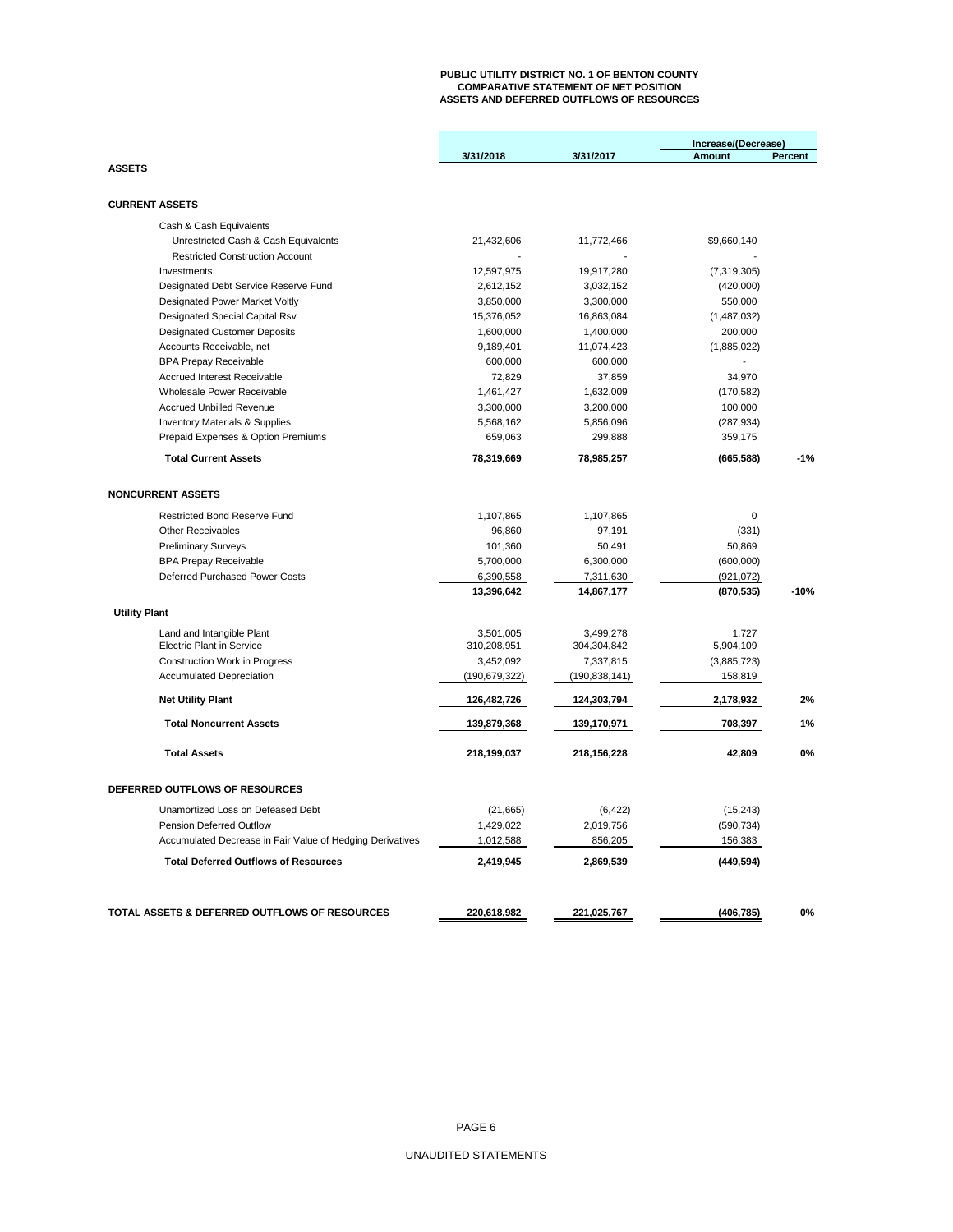# **PUBLIC UTILITY DISTRICT NO. 1 OF BENTON COUNTY COMPARATIVE STATEMENT OF NET POSITION LIABILITIES AND DEFERRED INFLOWS OF RESOURCES**

|                                                           |             |              | Increase/(Decrease) |         |  |  |
|-----------------------------------------------------------|-------------|--------------|---------------------|---------|--|--|
| <b>LIABILITIES</b>                                        | 3/31/2018   | 3/31/2017    | Amount              | Percent |  |  |
|                                                           |             |              |                     |         |  |  |
| <b>CURRENT LIABILITIES</b>                                |             |              |                     |         |  |  |
| <b>Warrants Outstanding</b>                               |             |              | \$0                 |         |  |  |
| <b>Accounts Payable</b>                                   | 8,681,180   | 9,310,547    | (629, 367)          |         |  |  |
| <b>Customer Deposits</b>                                  | 1,706,988   | 1,519,708    | 187,280             |         |  |  |
| <b>Accrued Taxes Payable</b>                              | 4,239,811   | 4,105,038    | 134,773             |         |  |  |
| Other Current & Accrued Liabilities                       | 2,807,666   | 2,986,375    | (178, 709)          |         |  |  |
| Accrued Interest Payable                                  | 1,229,161   | 1,215,314    | 13,847              |         |  |  |
| Revenue Bonds, Current Portion                            | 3,570,000   | 3,045,000    | 525,000             |         |  |  |
| <b>Total Current Liabilities</b>                          | 22,234,806  | 22,181,982   | 52,824              | 0%      |  |  |
| <b>NONCURRENT LIABILITIES</b>                             |             |              |                     |         |  |  |
| 2010 Bond Issue                                           | 17,345,000  | 17,345,000   |                     |         |  |  |
| 2011 Bond Issue                                           | 13,520,000  | 17,090,000   | (3,570,000)         |         |  |  |
| 2016 Bond Issue                                           | 22,470,000  | 22,470,000   |                     |         |  |  |
| Unamortized Premium & Discount                            | 4,218,655   | 4,717,192    | (498, 537)          |         |  |  |
| Pension Liability                                         | 9,884,887   | 13,019,386   | (3, 134, 499)       |         |  |  |
| <b>Deferred Revenue</b>                                   | 570,270     | 1,045,146    | (474, 876)          |         |  |  |
| <b>BPA Prepay Incentive Credit</b>                        | 1,693,219   | 1,854,475    | (161, 256)          |         |  |  |
| <b>Other Liabilities</b>                                  | 1,476,353   | 1,281,452    | 194,901             |         |  |  |
|                                                           |             |              |                     |         |  |  |
| <b>Total Noncurrent Liabilities</b>                       | 71,178,384  | 78,822,651   | (4,074,267)         | $-10%$  |  |  |
| <b>Total Liabilities</b>                                  | 93,413,190  | 101,004,633  | (4,021,443)         | $-8%$   |  |  |
| DEFERRED INFLOWS OF RESOURCES                             |             |              |                     |         |  |  |
| Pension Deferred Inflow                                   | 1,866,603   | 245,673      | 1,620,930           |         |  |  |
| Accumulated Increase in Fair Value of Hedging Derivatives | 798,890     | 1,141,562    | (342, 672)          |         |  |  |
| <b>Total Deferred Inflows of Resources</b>                | 2,665,493   | 1,387,235    | 1,278,258           | 92%     |  |  |
| <b>NET POSITION</b>                                       |             |              |                     |         |  |  |
|                                                           |             |              |                     |         |  |  |
| Net Investment in Capital Assets                          | 65,337,406  | 59,630,180   | 5,707,226           |         |  |  |
| <b>Restricted for Debt Service</b>                        | 1,107,865   | 1,107,865    | 0                   |         |  |  |
| Unrestricted                                              | 58,095,027  | 57,895,854   | 199,173             |         |  |  |
| <b>Total Net Position</b>                                 | 124,540,299 | 118,633,899  | 5,906,400           | 5%      |  |  |
| TOTAL NET POSITION, LIABILITIES AND                       |             |              |                     |         |  |  |
| DEFERRED INFLOWS OF RESOURCES                             | 220,618,982 | 221,025,767  | (406, 785)          | 0%      |  |  |
| <b>CURRENT RATIO:</b>                                     | 3.52:1      | 3.56:1       |                     |         |  |  |
| (Current Assets / Current Liabilities)                    |             |              |                     |         |  |  |
| <b>WORKING CAPITAL:</b>                                   | 56,084,862  | \$56,803,275 | (\$718, 413)        | $-1%$   |  |  |
| (Current Assets less Current Liabilities)                 |             |              |                     |         |  |  |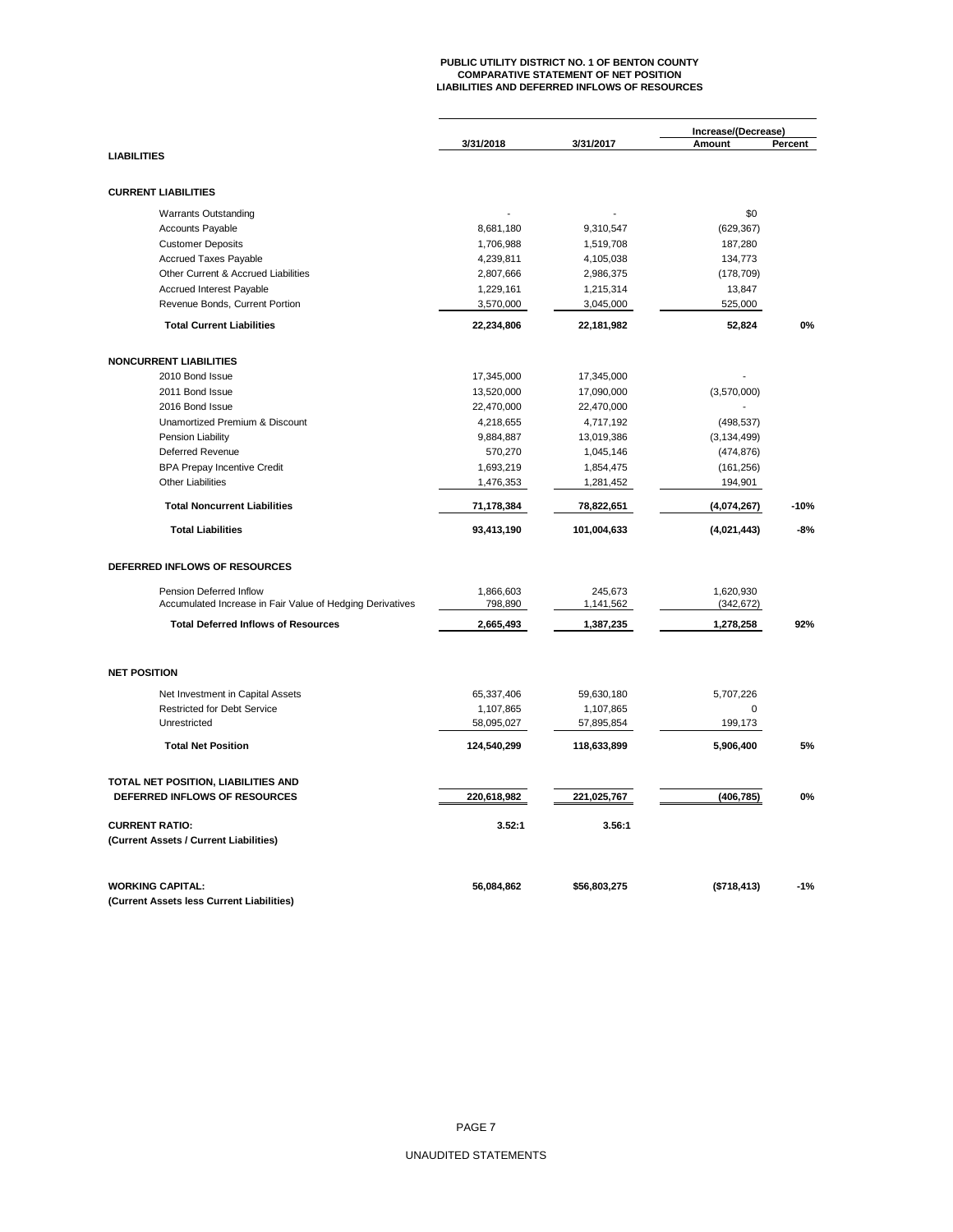#### **PUBLIC UTILITY DISTRICT NO. 1 OF BENTON COUNTY ENERGY STATISTICAL DATA CURRENT MONTH**

|                                                            | 3/31/2018                     |                               |                          | 3/31/2017                   |                          |
|------------------------------------------------------------|-------------------------------|-------------------------------|--------------------------|-----------------------------|--------------------------|
|                                                            | <b>ACTUAL</b>                 | <b>BUDGET</b>                 | <b>PCT</b><br><b>VAR</b> | <b>ACTUAL</b>               | <b>PCT</b><br><b>VAR</b> |
| <b>ENERGY SALES RETAIL - REVENUE</b>                       |                               |                               |                          |                             |                          |
| Residential                                                | 5,325,491                     | \$4,945,074                   | 8%                       | \$5,870,106                 | $-9%$                    |
| <b>Small General Service</b>                               | 699,330                       | 670,687                       | 4%                       | 815,233                     | $-14%$                   |
| <b>Medium General Service</b><br>Large General Service     | 994,649<br>1,135,169          | 985,284<br>1,041,568          | 1%<br>9%                 | 1,094,152<br>1,194,716      | $-9%$<br>$-5%$           |
| Large Industrial                                           | 290,961                       | 286,148                       | 2%                       | 298,206                     | $-2%$                    |
| Small Irrigation                                           | 19,981                        | 46,320                        | $-57%$                   | 24,650                      | $-19%$                   |
| Large Irrigation                                           | 830,762                       | 821,329                       | 1%                       | 145,856                     | >200%                    |
| <b>Street Lights</b>                                       | 17,800                        | 17,809                        | 0%                       | 17,482                      | 2%                       |
| <b>Security Lights</b><br><b>Unmetered Accounts</b>        | 22,173<br>16,608              | 24,253<br>17,182              | $-9%$<br>$-3%$           | 22,447<br>16,182            | $-1%$<br>3%              |
| <b>Billed Revenues Before Taxes &amp; Unbilled Revenue</b> | \$9,352,924                   | \$8,855,653                   | 6%                       | \$9,499,030                 | $-2%$                    |
| <b>Unbilled Revenue</b>                                    | (600,000)                     | (600,000)                     | 0%                       | (1,600,000)                 | $-63%$                   |
| <b>Energy Sales Retail Subtotal</b>                        | \$8,752,924                   | \$8,255,653                   | 6%                       | \$7,899,030                 | 11%                      |
| <b>City Occupation Taxes</b>                               | 504,573                       | 478,516                       | 5%                       | 558,477                     | $-10%$                   |
| Bad Debt Expense (0.16% of retail sales)                   | (16,000)                      | (19,616)                      | $-18%$                   | (17,000)                    | $-6%$                    |
| <b>TOTAL SALES - REVENUE</b>                               | \$9,241,497                   | \$8,714,553                   | 6%                       | \$8,440,507                 | 9%                       |
| <b>ENERGY SALES RETAIL - kWh</b>                           |                               |                               |                          |                             |                          |
| Residential                                                | 64,197,600                    | 57,657,673                    | 11%                      | 72,629,078                  | $-12%$                   |
| <b>Small General Service</b>                               | 9,492,590                     | 8,902,003                     | 7%                       | 11,375,219                  | $-17%$                   |
| <b>Medium General Service</b>                              | 13,220,177                    | 13,250,531                    | 0%                       | 15,083,130                  | $-12%$                   |
| Large General Service                                      | 17,025,842                    | 15,534,166                    | 10%                      | 18,510,883                  | $-8%$                    |
| Large Industrial                                           | 5,695,840                     | 5,461,353                     | 4%                       | 5,953,160                   | $-4%$                    |
| Small Irrigation                                           | 143,892                       | 545,277                       | $-74%$                   | 277,710                     | $-48%$                   |
| Large Irrigation<br><b>Street Lights</b>                   | 10,909,657                    | 11,901,877                    | $-8%$<br>$-3%$           | 1,485,633                   | >200%                    |
| <b>Security Lights</b>                                     | 211,343<br>90,144             | 218,024<br>108,890            | $-17%$                   | 211,253<br>91,650           | 0%<br>$-2%$              |
| <b>Unmetered Accounts</b>                                  | 255,332                       | 254,317                       | 0%                       | 253,715                     | 1%                       |
| <b>TOTAL kWh BILLED</b>                                    | 121,242,417                   | 113,834,111                   | 7%                       | 125,871,431                 | -4%                      |
|                                                            |                               |                               |                          |                             |                          |
| <b>NET POWER COST</b>                                      |                               |                               |                          |                             |                          |
| <b>BPA Power Costs</b><br>Slice                            | \$2,905,797                   | \$2,922,186                   | $-1%$                    | \$2,825,681                 | 3%                       |
| <b>Block</b>                                               | 2,218,012                     | 2,202,259                     | 1%                       | 2,020,325                   | 10%                      |
| Subtotal                                                   | 5,123,809                     | 5,124,445                     | 0%                       | 4,846,006                   | 6%                       |
| <b>Other Power Purchases</b>                               | 868,207                       | 751,042                       | 16%                      | 631,495                     | 37%                      |
| Frederickson                                               | 765,705                       | 628,240                       | 22%                      | 673,581                     | 14%                      |
| Transmission                                               | 902,812                       | 892,858                       | 1%                       | 771,354                     | 17%                      |
| Ancillary                                                  | 195,406                       | 224,305                       | $-13%$                   | 303,407                     | $-36%$                   |
| <b>Conservation Program</b><br><b>Gross Power Costs</b>    | 191,353<br>8,047,292          | 30,650<br>7,651,540           | >200%<br>5%              | 4,893<br>7,230,736          | >200%<br>11%             |
| Less Secondary Market Sales-Energy                         | (1,475,128)                   | (1, 158, 504)                 | 27%                      | (1,925,081)                 | $-23%$                   |
| Less Secondary Market Sales-Gas                            |                               |                               | n/a                      |                             | n/a                      |
| Less Transmission of Power for Others                      | (179, 821)                    | (75,000)                      | 140%                     | (133, 857)                  | 34%                      |
| <b>NET POWER COSTS</b>                                     | \$6,392,343                   | \$6,418,036                   | 0%                       | \$5,171,798                 | 24%                      |
|                                                            |                               |                               |                          |                             |                          |
| <b>NET POWER - kWh</b><br><b>BPA Power</b>                 |                               |                               |                          |                             |                          |
| Slice                                                      | 113,294,000                   | 91,848,068                    | 23%                      | 127,218,000                 | $-11%$                   |
| <b>Block</b>                                               | 58,033,000                    | 58,033,287                    | 0%                       | 59,593,000                  | $-3%$                    |
| Subtotal                                                   | 171,327,000                   | 149,881,355                   | 14%                      | 186,811,000                 | $-8%$                    |
| <b>Other Power Purchases</b>                               | 14,217,000                    | 24,747,134                    | -43%                     | 13,013,000                  | 9%                       |
| Frederickson                                               | 4,800,000                     |                               | n/a                      |                             | n/a                      |
| Gross Power kWh<br>Less Secondary Market Sales             | 190,344,000<br>(64, 586, 000) | 174,628,489<br>(54, 515, 270) | 9%<br>18%                | 199,824,000<br>(82,521,000) | -5%<br>-22%              |
| Less Transmission Losses/Imbalance                         | (2,634,000)                   | (2,580,308)                   | 2%                       | (4, 136, 000)               | $-36%$                   |
| <b>NET POWER - kWh</b>                                     | 123,124,000                   | 117,532,911                   | 5%                       | 113,167,000                 | 9%                       |
|                                                            |                               |                               |                          |                             |                          |
| <b>COST PER MWh: (dollars)</b>                             |                               |                               |                          |                             |                          |
| Gross Power Cost (average)                                 | \$42.28                       | \$43.82                       | $-4%$                    | \$36.19                     | 17%                      |
| Net Power Cost                                             | \$51.92                       | \$54.61                       | $-5%$                    | \$45.70                     | 14%                      |
| <b>BPA Power Cost</b><br>Secondary Market Sales            | \$29.91<br>\$22.84            | \$34.19<br>\$21.25            | $-13%$<br>7%             | \$25.94<br>\$23.33          | 15%<br>$-2\%$            |
|                                                            |                               |                               |                          |                             |                          |
| <b>ACTIVE SERVICE LOCATIONS:*</b>                          |                               |                               |                          |                             |                          |
| Residential                                                | 44,304                        |                               |                          | 43.693                      | 1%                       |
| <b>Small General Service</b>                               | 4,952                         |                               |                          | 4,961                       | 0%                       |
| Medium General Service                                     | 798                           |                               |                          | 780                         | 2%                       |
| Large General Service                                      | 161<br>5                      |                               |                          | 159                         | 1%                       |
| Large Industrial<br>Small Irrigation                       | 538                           |                               |                          | 5<br>553                    | 0%<br>-3%                |
| Large Irrigation                                           | 436                           |                               |                          | 426                         | 2%                       |
| <b>Street Lights</b>                                       | 9                             |                               |                          | 9                           | 0%                       |
| <b>Security Lights</b>                                     | 1,915                         |                               |                          | 1,956                       | $-2%$                    |
| <b>Unmetered Accounts</b>                                  | 381                           |                               |                          | 378                         | 1%                       |
| <b>TOTAL</b>                                               | 53,499                        |                               |                          | 52,920                      | 1%                       |

\*Due to implementation of a new Customer Information System in March 2017, active service locations are being reported. Prior to this change, service<br>agreements were being reported which could have multiple service locatio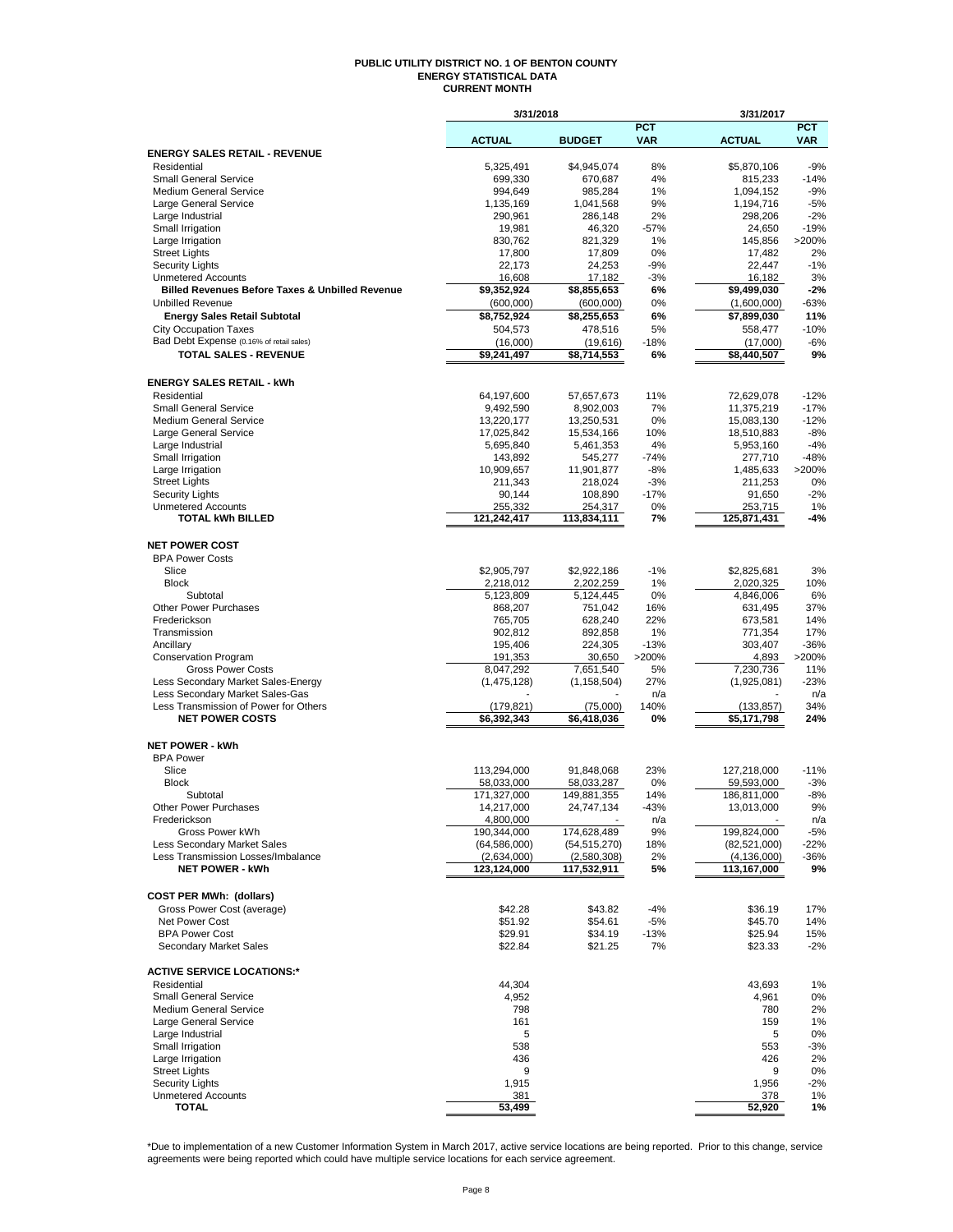#### **PUBLIC UTILITY DISTRICT NO. 1 OF BENTON COUNTY ENERGY STATISTICAL DATA YEAR TO DATE**

|                                                            | 3/31/2018                  |                            |                | 3/31/2017                  |                  |
|------------------------------------------------------------|----------------------------|----------------------------|----------------|----------------------------|------------------|
|                                                            |                            | <b>AMENDED</b>             | <b>PCT</b>     |                            | <b>PCT</b>       |
| <b>ENERGY SALES RETAIL - REVENUE</b>                       | <b>ACTUAL</b>              | <b>BUDGET</b>              | <b>VAR</b>     | <b>ACTUAL</b>              | <b>VAR</b>       |
| Residential                                                | 18,450,621                 | \$18,846,293               | $-2%$          | 22,328,474                 | $-17%$           |
| <b>Small General Service</b>                               | 2,356,403                  | 2,336,536                  | 1%             | 2,660,400                  | $-11%$           |
| <b>Medium General Service</b>                              | 3,232,861                  | 3,282,404                  | $-2%$          | 3,425,927                  | $-6%$            |
| Large General Service                                      | 3,595,863                  | 3,285,695                  | 9%             | 3,520,432                  | 2%               |
| Large Industrial                                           | 872,133                    | 846,183                    | 3%             | 841,930                    | 4%               |
| Small Irrigation<br>Large Irrigation                       | 32,612<br>1,102,662        | 52,489<br>1,071,411        | $-38%$<br>3%   | 24,649<br>169,092          | 32%<br>>200%     |
| <b>Street Lights</b>                                       | 53,384                     | 53,427                     | 0%             | 52,460                     | 2%               |
| <b>Security Lights</b>                                     | 67,238                     | 72,760                     | -8%            | 67,415                     | 0%               |
| <b>Unmetered Accounts</b>                                  | 49,717                     | 51,549                     | -4%            | 48,546                     | 2%               |
| <b>Billed Revenues Before Taxes &amp; Unbilled Revenue</b> | \$29,813,494               | 29,898,746                 | 0%             | \$33,139,325               | -10%             |
| <b>Unbilled Revenue</b>                                    | (1,500,000)                | (1,500,000)                | 0%             | (2,200,000)                | -32%             |
| <b>Energy Sales Retail Subtotal</b>                        | \$28,313,494               | 28,398,746                 | 0%             | \$30,939,325               | $-8%$            |
| <b>City Occupation Taxes</b>                               | 1,694,590                  | 1,695,907                  | 0%             | 1,950,617                  | $-13%$           |
| Bad Debt Expense (0.16% of retail sales)                   | (51,000)                   | (59, 186)                  | $-14%$         | (58,000)                   | $-12%$           |
| <b>TOTAL SALES - REVENUE</b>                               | \$29,957,084               | 30,035,467                 | 0%             | \$32,831,942               | $-9%$            |
|                                                            |                            |                            |                |                            |                  |
| <b>ENERGY SALES RETAIL - kWh</b>                           |                            |                            |                |                            |                  |
| Residential<br><b>Small General Service</b>                | 224,682,573<br>32,222,786  | 228,837,043<br>31,777,908  | $-2%$<br>1%    | 284,192,619<br>37,598,020  | $-21%$<br>$-14%$ |
| <b>Medium General Service</b>                              | 43,735,966                 | 44,912,167                 | $-3%$          | 47,660,357                 | $-8%$            |
| Large General Service                                      | 54,481,373                 | 49,751,126                 | 10%            | 54,434,790                 | 0%               |
| Large Industrial                                           | 16,849,920                 | 16,241,507                 | 4%             | 16,391,870                 | 3%               |
| Small Irrigation                                           | 227,401                    | 545,345                    | -58%           | 277,706                    | $-18%$           |
| Large Irrigation                                           | 11,636,965                 | 12,500,301                 | $-7%$          | 1,916,154                  | >200%            |
| <b>Street Lights</b>                                       | 633,726                    | 654,062                    | $-3%$          | 633,855                    | 0%               |
| <b>Security Lights</b>                                     | 265,746                    | 327,071                    | $-19%$         | 293,533                    | -9%              |
| <b>Unmetered Accounts</b><br><b>TOTAL kWh BILLED</b>       | 752,959<br>385,489,415     | 763,007<br>386,309,537     | $-1%$<br>0%    | 761,545<br>444.160.449     | $-1%$<br>-13%    |
|                                                            |                            |                            |                |                            |                  |
| <b>NET POWER COST</b>                                      |                            |                            |                |                            |                  |
| <b>BPA Power Costs</b>                                     |                            |                            |                |                            |                  |
| Slice                                                      | \$8,717,391                | \$8,766,558                | $-1%$          | \$8,477,043                | 3%               |
| <b>Block</b>                                               | 7,341,039                  | 7,293,826                  | $1\%$          | 6,986,745                  | 5%               |
| Subtotal                                                   | \$16,058,430               | \$16,060,384               | 0%             | \$15,463,788               | 4%               |
| <b>Other Power Purchases</b>                               | 2,185,594                  | 2,425,670                  | $-10%$         | 2,422,584                  | $-10%$           |
| Frederickson                                               | 2,336,742                  | 1,875,753                  | 25%            | 3,230,613                  | $-28%$           |
| Transmission                                               | 2,723,591                  | 2,698,672                  | 1%<br>1%       | 2,299,710                  | 18%<br>$-40%$    |
| Ancillary<br><b>Conservation Program</b>                   | 586,166<br>239,794         | 578,266<br>352,953         | $-32%$         | 977,141<br>49,892          | >200%            |
| <b>Gross Power Costs</b>                                   | \$24,130,317               | \$23,991,698               | 1%             | \$24,443,728               | $-1%$            |
| Less Secondary Market Sales-Energy                         | (4,951,275)                | (3,967,850)                | 25%            | (4, 120, 399)              | 20%              |
| Less Secondary Market Sales-Gas                            | (40, 610)                  |                            | n/a            | (428, 771)                 | -91%             |
| Less Transmission of Power for Others                      | (430,003)                  | (225,000)                  | 91%            | (376,618)                  | 14%              |
| <b>NET POWER COSTS</b>                                     | \$18,708,429               | \$19,798,848               | -6%            | \$19,517,940               | -4%              |
|                                                            |                            |                            |                |                            |                  |
| <b>NET POWER - kWh</b>                                     |                            |                            |                |                            |                  |
| <b>BPA Power</b>                                           |                            |                            |                |                            |                  |
| Slice<br><b>Block</b>                                      | 343,849,000                | 281,890,402                | 22%<br>0%      | 336,383,000                | 2%<br>$-3%$      |
| Subtotal                                                   | 195,527,000<br>539,376,000 | 195,527,537<br>477,417,939 | 13%            | 200,783,000<br>537,166,000 | 0%               |
| Other Power Purchases                                      | 50,331,000                 | 71,237,326                 | -29%           | 35,192,000                 | 43%              |
| Frederickson                                               | 14,400,000                 |                            | n/a            | 32,400,000                 | -56%             |
| Gross Power kWh                                            | 604,107,000                | 548,655,265                | 10%            | 604,758,000                | 0%               |
| Less Secondary Market Sales                                | (220, 452, 000)            | (164, 033, 098)            | 34%            | (164, 383, 000)            | 34%              |
| Less Transmission Losses/Imbalance                         | (7,960,000)                | (7,890,908)                | 1%             | (6,899,000)                | 15%              |
| <b>NET POWER - kWh</b>                                     | 375,695,000                | 376,731,259                | 0%             | 433,476,000                | -13%             |
|                                                            |                            |                            |                |                            |                  |
| <b>COST PER MWh: (dollars)</b>                             |                            |                            |                |                            |                  |
| Gross Power Cost (average)<br>Net Power Cost               | \$39.94<br>\$49.80         | \$43.73<br>\$52.55         | $-9%$<br>$-5%$ | \$40.42<br>\$45.03         | $-1%$<br>11%     |
| <b>BPA Power Cost</b>                                      | \$29.77                    | \$33.64                    | $-12%$         | \$28.79                    | 3%               |
| Secondary Market Sales                                     | \$22.46                    | \$24.50                    | -8%            | \$25.07                    | $-10%$           |
|                                                            |                            |                            |                |                            |                  |
| <b>AVERAGE ACTIVE SERVICE LOCATIONS:*</b>                  |                            |                            |                |                            |                  |
| Residential                                                | 44,253                     |                            |                | 43,651                     | 1%               |
| <b>Small General Service</b>                               | 4,937                      |                            |                | 4,955                      | 0%               |
| <b>Medium General Service</b>                              | 790                        |                            |                | 778                        | 2%               |
| Large General Service                                      | 161                        |                            |                | 160                        | 1%               |
| Large Industrial<br>Small Irrigation                       | 5<br>538                   |                            |                | 5<br>554                   | 0%<br>$-3%$      |
| Large Irrigation                                           | 435                        |                            |                | 295                        | 47%              |
| <b>Street Lights</b>                                       | 9                          |                            |                | 9                          | 0%               |
| <b>Security Lights</b>                                     | 1,923                      |                            |                | 1,633                      | 18%              |
| <b>Unmetered Accounts</b>                                  | 381                        |                            |                | 370                        | 3%               |
| TOTAL                                                      | 53,431                     |                            |                | 52,409                     | 2%               |

\*Due to implementation of a new Customer Information System in March 2017, active service locations are being reported. Prior to this change, service<br>agreements were being reported which could have multiple service locatio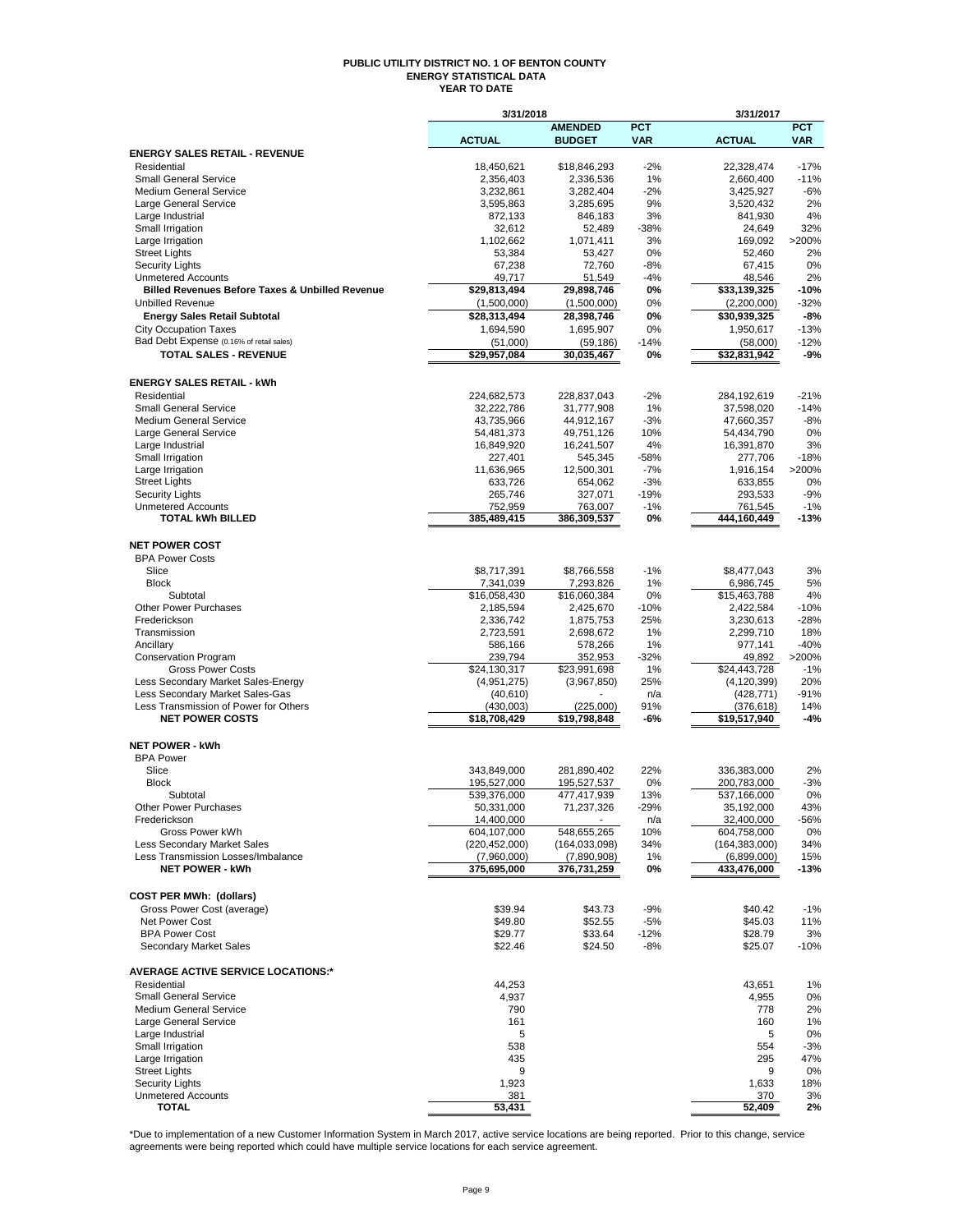#### **PUBLIC UTILITY DISTRICT NO. 1 OF BENTON COUNTY KWH SALES MONTHLY ACTIVITY**

|                               | January                   | February               | March                    | April                    | May                      | June        | July        | August     | September  | October                  | November                 | December   | Total                      |
|-------------------------------|---------------------------|------------------------|--------------------------|--------------------------|--------------------------|-------------|-------------|------------|------------|--------------------------|--------------------------|------------|----------------------------|
|                               |                           |                        |                          |                          |                          |             |             |            |            |                          |                          |            |                            |
| Residential                   |                           |                        |                          |                          |                          |             |             |            |            |                          |                          |            |                            |
| 2014                          | 90,995,045                | 86,856,866             | 61,276,449               | 46,126,349               | 38,751,097               | 43,347,010  | 51,878,664  | 62,101,272 | 49,381,509 | 38,520,801               | 51,127,327               | 76,441,442 | 696,803,831                |
| 2015                          | 81,753,251                | 70,842,807             | 51,195,817               | 43,964,172               | 38,845,198               | 48,995,659  | 62,750,008  | 58,699,674 | 48,136,350 | 37,850,154               | 46,905,821               | 75,565,855 | 665,504,766                |
| 2016<br>2017                  | 89,934,474<br>114,089,923 | 72,255,049             | 53,460,881               | 45,886,799<br>50,897,608 | 38,721,341<br>40,454,502 | 44,464,304  | 49,566,548  | 57,564,364 | 49,472,576 | 38,810,551<br>40,359,813 | 46,586,644<br>54,793,496 | 75,018,157 | 661,741,688<br>759,633,907 |
| 2018                          | 90,521,667                | 97,473,618             | 72,629,078<br>64,197,600 |                          |                          | 45,014,248  | 55,425,631  | 62,752,408 | 53,038,585 |                          |                          | 72,704,997 | 224,682,573                |
|                               |                           | 69,963,306             |                          |                          |                          |             |             |            |            |                          |                          |            |                            |
| <b>Small General Service</b>  |                           |                        |                          |                          |                          |             |             |            |            |                          |                          |            |                            |
| 2014                          | 12,002,884                | 11,773,687             | 9,247,968                | 8,838,271                | 8,960,528                | 10,069,805  | 10,898,332  | 12,390,218 | 11,106,946 | 9,214,420                | 9,056,203                | 10,725,578 | 124,284,840                |
| 2015                          | 11,273,647                | 10,444,066             | 8,399,963                | 8,630,563                | 9,005,788                | 10,616,996  | 12,060,700  | 11,955,370 | 10,809,845 | 9,065,197                | 8,719,747                | 10,515,898 | 121,497,780                |
| 2016                          | 11,865,345                | 10,615,824             | 8,804,253                | 9,093,517                | 9,217,514                | 10,063,717  | 10,760,436  | 11,863,201 | 10,839,759 | 9,285,276                | 8,652,183                | 10,807,220 | 121,868,245                |
| 2017                          | 13,896,042                | 12,326,759             | 11,375,219               | 8,459,581                | 8,910,557                | 10,148,595  | 11,421,880  | 12,037,978 | 11,357,363 | 9,027,734                | 9,272,759                | 10,819,539 | 129,054,006                |
| 2018                          | 12,129,652                | 10,600,544             | 9,492,590                |                          |                          |             |             |            |            |                          |                          |            | 32,222,786                 |
| <b>Medium General Service</b> |                           |                        |                          |                          |                          |             |             |            |            |                          |                          |            |                            |
| 2014                          | 16,255,765                | 16,174,267             | 13,320,761               | 13,438,288               | 13,403,247               | 14,808,800  | 15,526,971  | 17,145,841 | 15,985,439 | 15,533,136               | 14,950,232               | 15,501,055 | 182,043,802                |
| 2015                          | 15,719,991                | 15,058,182             | 13,124,396               | 13,611,242               | 14,078,883               | 15,970,931  | 16,957,563  | 16,576,440 | 15,990,572 | 15,576,154               | 14,732,964               | 15,213,004 | 182,610,322                |
| 2016                          | 16,032,684                | 15,129,401             | 12,982,308               | 13,939,681               | 13,879,726               | 14,686,797  | 15,578,700  | 16,516,307 | 16,093,629 | 15,538,491               | 14,711,127               | 15,377,852 | 180,466,703                |
| 2017                          | 17,170,328                | 15,406,899             | 15,083,130               | 13,953,993               | 14,157,015               | 15,250,364  | 15,663,861  | 17,906,763 | 16,509,954 | 14,751,484               | 15,037,120               | 15,264,344 | 186, 155, 255              |
| 2018                          | 16,103,016                | 14,412,773             | 13,220,177               |                          |                          |             |             |            |            |                          |                          |            | 43,735,966                 |
| <b>Large General Service</b>  |                           |                        |                          |                          |                          |             |             |            |            |                          |                          |            |                            |
| 2014                          | 18,043,140                | 18,004,500             | 16,529,440               | 16,641,080               | 17,175,060               | 18,408,820  | 19,689,940  | 21,264,420 | 21,006,340 | 21,502,220               | 19,841,340               | 18,573,000 | 226,679,300                |
| 2015                          | 17,888,911                | 17,212,717             | 16,213,065               | 17,278,183               | 17,939,803               | 19,595,384  | 20,935,183  | 20,741,663 | 21,305,140 | 20,558,020               | 18,687,460               | 17,819,400 | 226,174,929                |
| 2016                          | 18,188,600                | 17,545,840             | 16,492,120               | 17,360,382               | 17,583,712               | 18,140,663  | 18,545,919  | 20,497,271 | 19,923,658 | 21,179,801               | 19,314,538               | 18,495,415 | 223,267,919                |
| 2017                          | 18,624,018                | 17,299,889             | 18,510,883               | 17,691,033               | 18,241,931               | 18,951,191  | 20,511,714  | 21,497,993 | 20,970,960 | 20,501,084               | 19,370,204               | 18,503,509 | 230,674,409                |
| 2018                          | 19,110,860                | 18,344,671             | 17,025,842               |                          |                          |             |             |            |            |                          |                          |            | 54,481,373                 |
|                               |                           |                        |                          |                          |                          |             |             |            |            |                          |                          |            |                            |
| Large Industrial              |                           |                        |                          |                          |                          |             |             |            |            |                          |                          |            |                            |
| 2014                          | 6,203,055                 | 5,695,020              | 6,141,110                | 5,917,690                | 6,227,320                | 6,005,800   | 6,111,425   | 6,258,875  | 5,080,145  | 6,181,005                | 6,125,825                | 5,922,215  | 71,869,485                 |
| 2015                          | 5,597,495                 | 5,394,485              | 5,337,365                | 5,784,330                | 5,632,340                | 5,678,570   | 4,981,620   | 6,171,695  | 5,623,820  | 5,598,540                | 5,408,760                | 5,732,865  | 66,941,885                 |
| 2016                          | 5,743,306                 | 5,306,745              | 5,715,980                | 5,547,175                | 4,192,375                | 5,666,470   | 5,704,840   | 5,908,980  | 4,427,850  | 5,998,320                | 5,625,690                | 4,774,520  | 64,612,251                 |
| 2017<br>2018                  | 5,118,880<br>5,995,840    | 5,319,830<br>5,158,240 | 5,953,160<br>5,695,840   | 5,959,920                | 4,342,280                | 5,566,080   | 5,565,400   | 6,072,640  | 5,753,440  | 5,962,760                | 5,314,800                | 6,154,920  | 67,084,110<br>16,849,920   |
|                               |                           |                        |                          |                          |                          |             |             |            |            |                          |                          |            |                            |
| <b>Small Irrigation</b>       |                           |                        |                          |                          |                          |             |             |            |            |                          |                          |            |                            |
| 2014                          |                           |                        | 566,022                  | 1,370,794                | 2,487,573                | 2,926,545   | 3,475,842   | 2,988,591  | 2,248,398  | 1,145,157                | (52)                     |            | 17,208,870                 |
| 2015                          |                           | 9                      | 648,290                  | 1,481,286                | 2,159,616                | 2,668,782   | 3,213,086   | 3,002,663  | 2,075,784  | 1,172,302                | 2,846                    |            | 16,424,664                 |
| 2016                          | 20                        | 181                    | 469,477                  | 1,607,439                | 2,203,347                | 2,637,887   | 2,835,670   | 2,948,608  | 2,005,457  | 889,198                  |                          | 4          | 15,597,288                 |
| 2017                          | (4)                       |                        | 277,710                  | 434,783                  | 1,701,606                | 2,505,109   | 3,147,673   | 2,781,753  | 1,809,769  | 928,403                  | 123,750                  | 43,802     | 13,754,354                 |
| 2018                          | 50,526                    | 32,983                 | 143,892                  |                          |                          |             |             |            |            |                          |                          |            | 227,401                    |
| Large Irrigation              |                           |                        |                          |                          |                          |             |             |            |            |                          |                          |            |                            |
| 2014                          | 247,328                   | 266,769                | 11,959,400               | 40,053,677               | 68,929,139               | 94,789,557  | 102,773,871 | 67,085,339 | 38,117,908 | 27,773,132               | 3,179,515                | 258,931    | 455,434,566                |
| 2015                          | 214,532                   | 210,554                | 14,636,633               | 39,362,242               | 61,259,905               | 103,842,869 | 98,850,190  | 67,471,445 | 37,832,472 | 24,467,386               | 3,414,781                | 214,109    | 451,777,118                |
| 2016                          | 221,312                   | 379,179                | 9,247,984                | 45,291,455               | 66,290,382               | 88,901,499  | 88,434,390  | 70,085,659 | 33,735,656 | 14,740,237               | 2,022,639                | 238,007    | 419,588,399                |
| 2017                          | 200,892                   | 229,629                | 1,485,633                | 17,886,279               | 54,086,389               | 93,753,828  | 103,188,520 | 70,975,001 | 29,243,746 | 18,136,316               | 2,582,791                | 281,800    | 392,050,824                |
| 2018                          | 233,165                   | 494,143                | 10,909,657               |                          |                          |             |             |            |            |                          |                          |            | 11,636,965                 |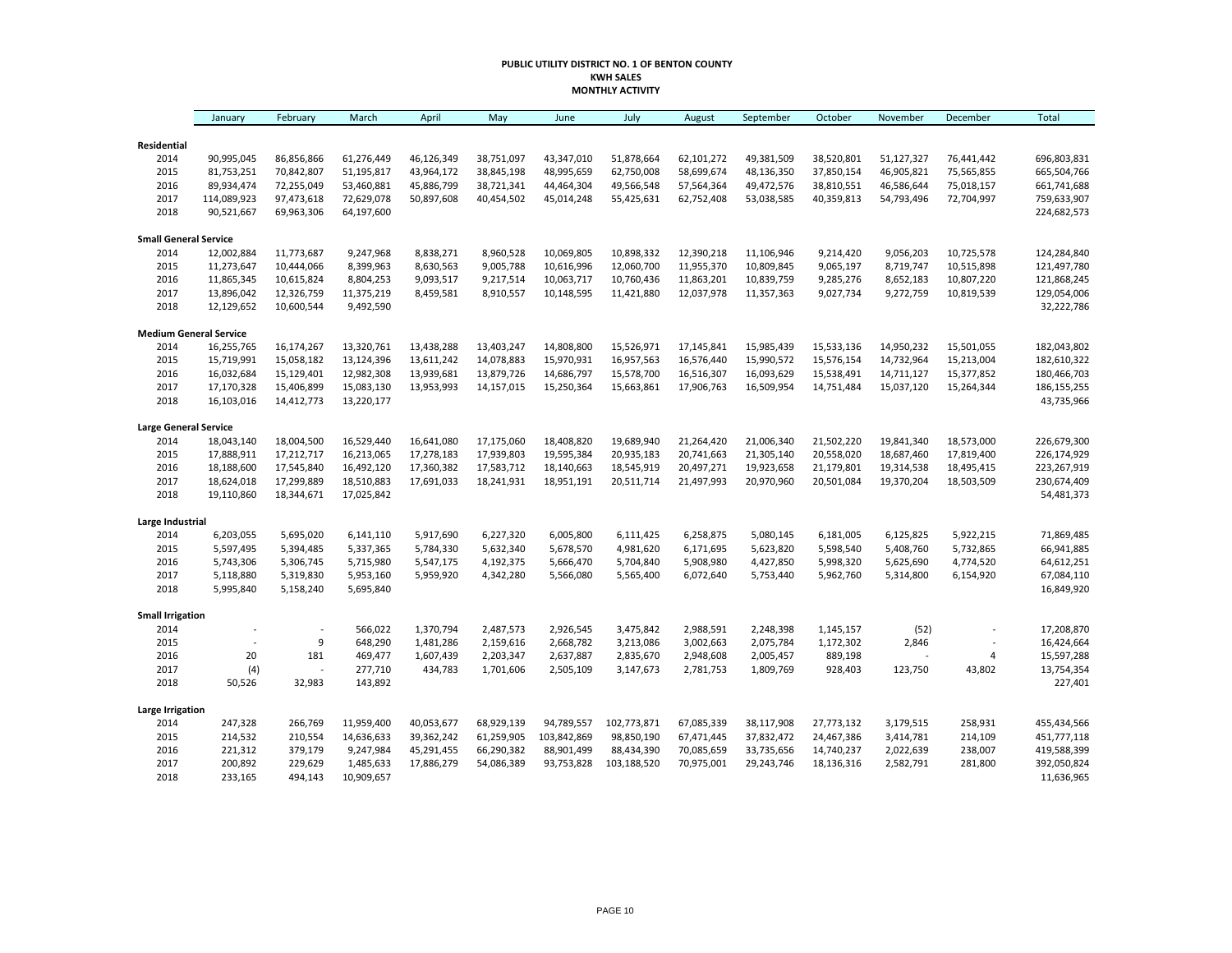#### **PUBLIC UTILITY DISTRICT NO. 1 OF BENTON COUNTY KWH SALES MONTHLY ACTIVITY**

|                        | January     | February    | March       | April       | May         | June        | July        | August      | September   | October     | November    | December    | Total         |
|------------------------|-------------|-------------|-------------|-------------|-------------|-------------|-------------|-------------|-------------|-------------|-------------|-------------|---------------|
|                        |             |             |             |             |             |             |             |             |             |             |             |             |               |
| <b>Street Lights</b>   |             |             |             |             |             |             |             |             |             |             |             |             |               |
| 2014                   | 229,425     | 229,425     | 229,515     | 229,515     | 225,070     | 224,939     | 225,064     | 225,640     | 225,514     | 225,514     | 225,298     | 225,586     | 2,720,505     |
| 2015                   | 225,624     | 225,624     | 225,624     | 225,672     | 225,672     | 225.672     | 224,880     | 224,880     | 224,928     | 225,024     | 225,024     | 225,024     | 2,703,648     |
| 2016                   | 225,024     | 224,878     | 224,878     | 224,494     | 211,235     | 211,187     | 211,187     | 211,187     | 211,187     | 211,187     | 211,349     | 211,349     | 2,589,142     |
| 2017                   | 211,349     | 211,253     | 211,253     | 211,253     | 211,253     | 211,253     | 211,253     | 211,253     | 211,253     | 211,238     | 211,125     | 211,046     | 2,534,782     |
| 2018                   | 211,046     | 211,337     | 211,343     |             |             |             |             |             |             |             |             |             | 633,726       |
| <b>Security Lights</b> |             |             |             |             |             |             |             |             |             |             |             |             |               |
| 2014                   | 103,678     | 103,678     | 103,420     | 103,377     | 103,334     | 103,248     | 103,476     | 114,623     | 114,494     | 114,494     | 114,444     | 114,430     | 1,296,696     |
| 2015                   | 114,451     | 114,408     | 114,073     | 113,696     | 113,531     | 113,488     | 113,488     | 113,445     | 113,402     | 113,359     | 113,359     | 113,309     | 1,364,009     |
| 2016                   | 113,273     | 113,196     | 113,239     | 113,180     | 101,382     | 101,425     | 101,382     | 101,409     | 101,366     | 101,194     | 101,108     | 101,108     | 1,263,262     |
| 2017                   | 100,963     | 100,920     | 91,650      | 91,545      | 91,424      | 91,134      | 90,782      | 90,860      | 90,850      | 90,827      | 90,504      | 90,659      | 1,112,118     |
| 2018                   | 85,112      | 90,490      | 90,144      |             |             |             |             |             |             |             |             |             | 265,746       |
| Unmetered              |             |             |             |             |             |             |             |             |             |             |             |             |               |
| 2014                   | 247,686     | 247,516     | 247,516     | 247,516     | 248,246     | 248,246     | 248,246     | 249,106     | 249,106     | 249,106     | 249,106     | 249,106     | 2,980,502     |
| 2015                   | 249,106     | 249,106     | 249,106     | 248,919     | 248,919     | 248,919     | 248,919     | 254,930     | 254,845     | 255,749     | 257,045     | 257,045     | 3,022,608     |
| 2016                   | 257,045     | 257,045     | 257,045     | 257,045     | 257,045     | 257,045     | 258,341     | 259,637     | 259,637     | 254,365     | 254,365     | 254,365     | 3,082,980     |
| 2017                   | 253,915     | 253,915     | 253,715     | 253,715     | 253,715     | 253,715     | 253,715     | 253,715     | 253,715     | 253,715     | 253,926     | 252,929     | 3,044,405     |
| 2018                   | 242,804     | 254,823     | 255,332     |             |             |             |             |             |             |             |             |             | 752,959       |
| Total                  |             |             |             |             |             |             |             |             |             |             |             |             |               |
| 2014                   | 144,328,006 | 139,351,728 | 119,621,601 | 132,966,557 | 156,510,614 | 190,932,770 | 210,931,831 | 189,823,925 | 143,515,799 | 120,458,985 | 104,869,238 | 128,011,343 | 1,781,322,397 |
| 2015                   | 133,037,008 | 119,751,958 | 110.144.332 | 130,700,305 | 149,509,655 | 207,957,270 | 220,335,637 | 185,212,205 | 142,367,158 | 114,881,885 | 98,467,807  | 125,656,509 | 1,738,021,729 |
| 2016                   | 142,581,083 | 121,827,338 | 107,768,165 | 139,321,167 | 152,658,059 | 185,130,994 | 191,997,413 | 185,956,623 | 137,070,775 | 107,008,620 | 97,479,643  | 125,277,997 | 1,694,077,877 |
| 2017                   | 169,666,306 | 148,622,712 | 125,871,431 | 115,839,710 | 142,450,672 | 191,745,517 | 215,480,429 | 194,580,364 | 139,239,635 | 110,223,374 | 107,050,475 | 124,327,545 | 1,785,098,170 |
| 2018                   | 144,683,688 | 119,563,310 | 121,242,417 |             |             |             |             |             |             |             |             |             | 385,489,415   |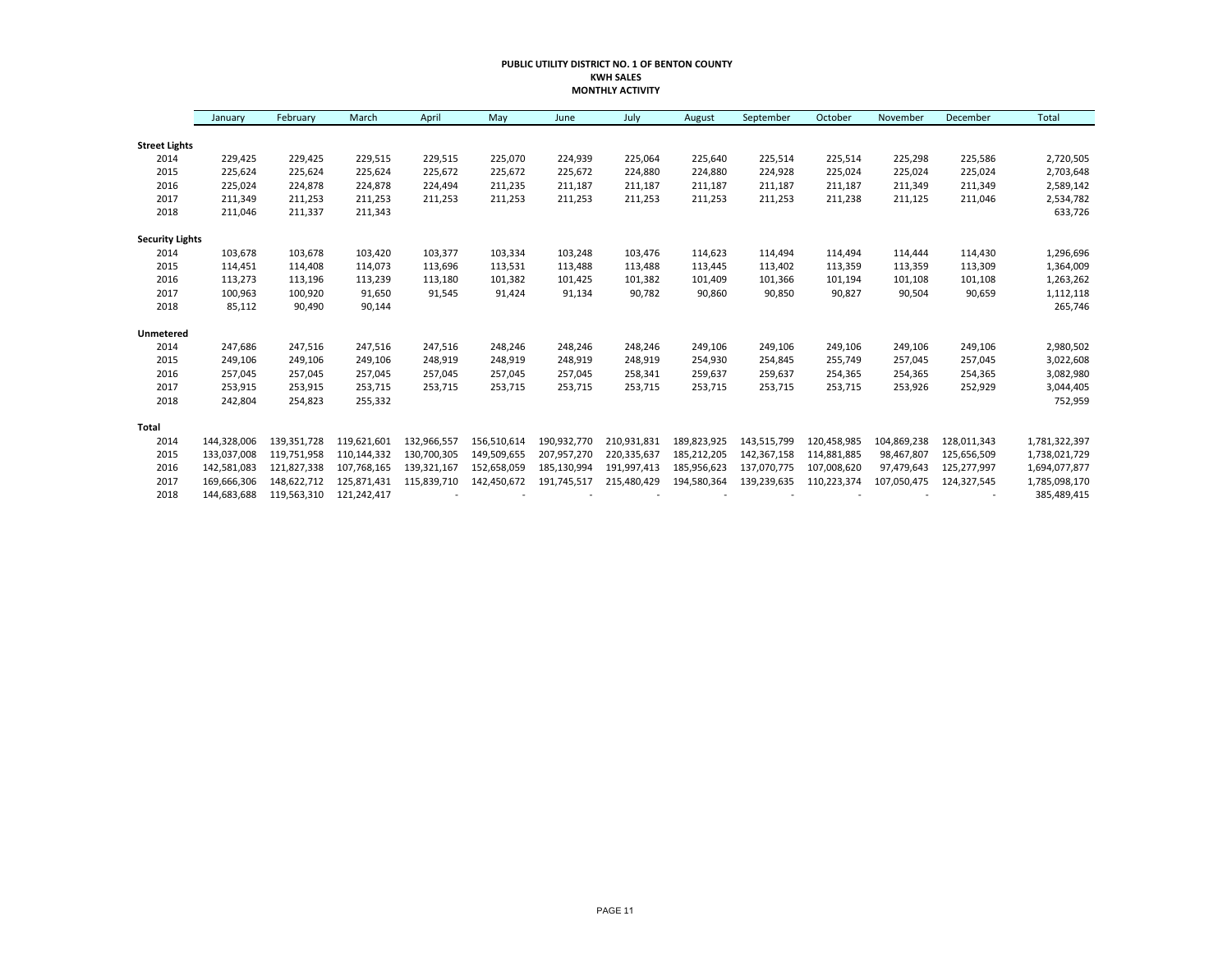### **PUBLIC UTILITY DISTRICT NO. 1 OF BENTON COUNTY CAPITAL ADDITIONS AND RETIREMENTS CURRENT MONTH**

|                                                                            | <b>BALANCE</b>        |                          |                    | <b>BALANCE</b>        |
|----------------------------------------------------------------------------|-----------------------|--------------------------|--------------------|-----------------------|
|                                                                            | 2/28/2018             | <b>ADDITIONS</b>         | <b>RETIREMENTS</b> | 3/31/2018             |
| <b>INTANGIBLE PLANT:</b>                                                   |                       |                          |                    |                       |
| Organizations                                                              | \$28,379              | \$0                      | \$0                | \$28,379              |
| <b>Franchises &amp; Consents</b>                                           | 10,022                |                          |                    | 10,022                |
| Miscellaneous & Intangible Plant                                           | 29,078                | $\blacksquare$           | $\sim$             | 29,078                |
| <b>TOTAL</b>                                                               | \$67,479              | $\blacksquare$           |                    | 67,479                |
| <b>GENERATION PLANT:</b>                                                   |                       |                          |                    |                       |
| Land & Land Rights                                                         |                       |                          |                    |                       |
| Structures & Improvements                                                  | 1,141,911             |                          |                    | 1,141,911             |
| <b>Fuel Holders &amp; Accessories</b>                                      |                       |                          |                    |                       |
| <b>Other Electric Generation</b>                                           | 770,459               |                          |                    | 770,459               |
| <b>Accessory Electric Equipment</b><br>Miscellaneous Power Plant Equipment |                       | $\overline{\phantom{a}}$ |                    |                       |
| <b>TOTAL</b>                                                               | 1,912,370             | $\blacksquare$           |                    | 1,912,370             |
|                                                                            |                       |                          |                    |                       |
| <b>TRANSMISSION PLANT:</b>                                                 |                       |                          |                    |                       |
| Land & Land Rights                                                         | 156,400               |                          |                    | 156,400               |
| Clearing Land & Right Of Ways<br><b>Transmission Station Equipment</b>     | 25,544<br>832,047     |                          |                    | 25,544<br>832,047     |
| <b>Towers &amp; Fixtures</b>                                               | 256,175               |                          |                    | 256,175               |
| Poles & Fixtures                                                           | 4,805,562             | 2,431                    |                    | 4,807,993             |
| Overhead Conductor & Devices                                               | 3,979,374             |                          |                    | 3,979,374             |
| <b>TOTAL</b>                                                               | 10,055,102            | 2,431                    | $\blacksquare$     | 10,057,533            |
| <b>DISTRIBUTION PLANT:</b>                                                 |                       |                          |                    |                       |
| Land & Land Rights                                                         | 1,727,646             |                          |                    | 1,727,646             |
| Structures & Improvements                                                  | 295,502               |                          |                    | 295,502               |
| <b>Station Equipment</b>                                                   | 39,968,951            | 72,179                   |                    | 40,041,130            |
| Poles, Towers & Fixtures                                                   | 20,690,789            | 61,348                   | (46, 786)          | 20,705,351            |
| Overhead Conductor & Devices                                               | 13,378,809            | 29,170                   |                    | 13,407,979            |
| <b>Underground Conduit</b>                                                 | 36,032,731            | 121,372                  | (6, 109)           | 36,147,994            |
| Underground Conductor & Devices                                            | 46,941,578            | 201,893                  | (16, 912)          | 47,126,559            |
| Line Transformers                                                          | 30,772,383            | 265,012                  |                    | 31,037,395            |
| Services-Overhead                                                          | 2,843,362             | 6,753                    | (5,848)            | 2,844,267             |
| Services-Underground                                                       | 19,958,794            | 54,278                   | (977)<br>$\sim$    | 20,012,095            |
| <b>Meters</b><br>Security Lighting                                         | 10,016,615<br>867,493 | 3,955<br>912             | (894)              | 10,020,570<br>867,511 |
| <b>Street Lighting</b>                                                     | 762,993               |                          |                    | 762,993               |
| <b>SCADA System</b>                                                        | 2,445,152             |                          |                    | 2,445,152             |
| <b>TOTAL</b>                                                               | 226,702,798           | 816,872                  | (77, 526)          | 227,442,144           |
|                                                                            |                       |                          |                    |                       |
| <b>GENERAL PLANT:</b><br>Land & Land Rights                                | 1,130,759             |                          |                    | 1,130,759             |
| Structures & Improvements                                                  | 18,522,269            |                          |                    | 18,522,269            |
| Information Systems & Technology                                           | 8,945,658             |                          |                    | 8,945,658             |
| <b>Transportation Equipment</b>                                            | 7,804,912             |                          |                    | 7,804,912             |
| <b>Stores Equipment</b>                                                    | 54,108                |                          |                    | 54,108                |
| Tools, Shop & Garage Equipment                                             | 487,239               |                          |                    | 487,239               |
| Laboratory Equipment                                                       | 489,135               |                          |                    | 489,135               |
| <b>Communication Equipment</b>                                             | 2,484,199             | 260                      | (3,756)            | 2,480,703             |
| <b>Broadband Equipment</b>                                                 | 20,893,911            | 10,760                   |                    | 20,904,671            |
| Miscellaneous Equipment                                                    | 1,141,835             |                          |                    | 1,141,835             |
| <b>Other Capitalized Costs</b><br><b>TOTAL</b>                             | 11,865,813            | 10,155                   | (3,756)            | 11,875,968            |
|                                                                            | 73,819,838            | 21,175                   |                    | 73,837,257            |
| <b>TOTAL ELECTRIC PLANT ACCOUNTS</b>                                       | 312,557,587           | 840,478                  | (81, 282)          | 313,316,783           |
| <b>PLANT HELD FOR FUTURE USE</b>                                           | 388,589               |                          |                    | 388,589               |
| <b>CONSTRUCTION WORK IN PROGRESS</b>                                       | 3,317,147             | 134,945                  |                    | 3,452,092             |
| <b>TOTAL CAPITAL</b>                                                       | 316,263,323           | 975,423                  | (\$81,282)         | \$317,157,464         |
|                                                                            |                       |                          |                    |                       |

**\$1,777,823 Budget**

 $\overline{\phantom{a}}$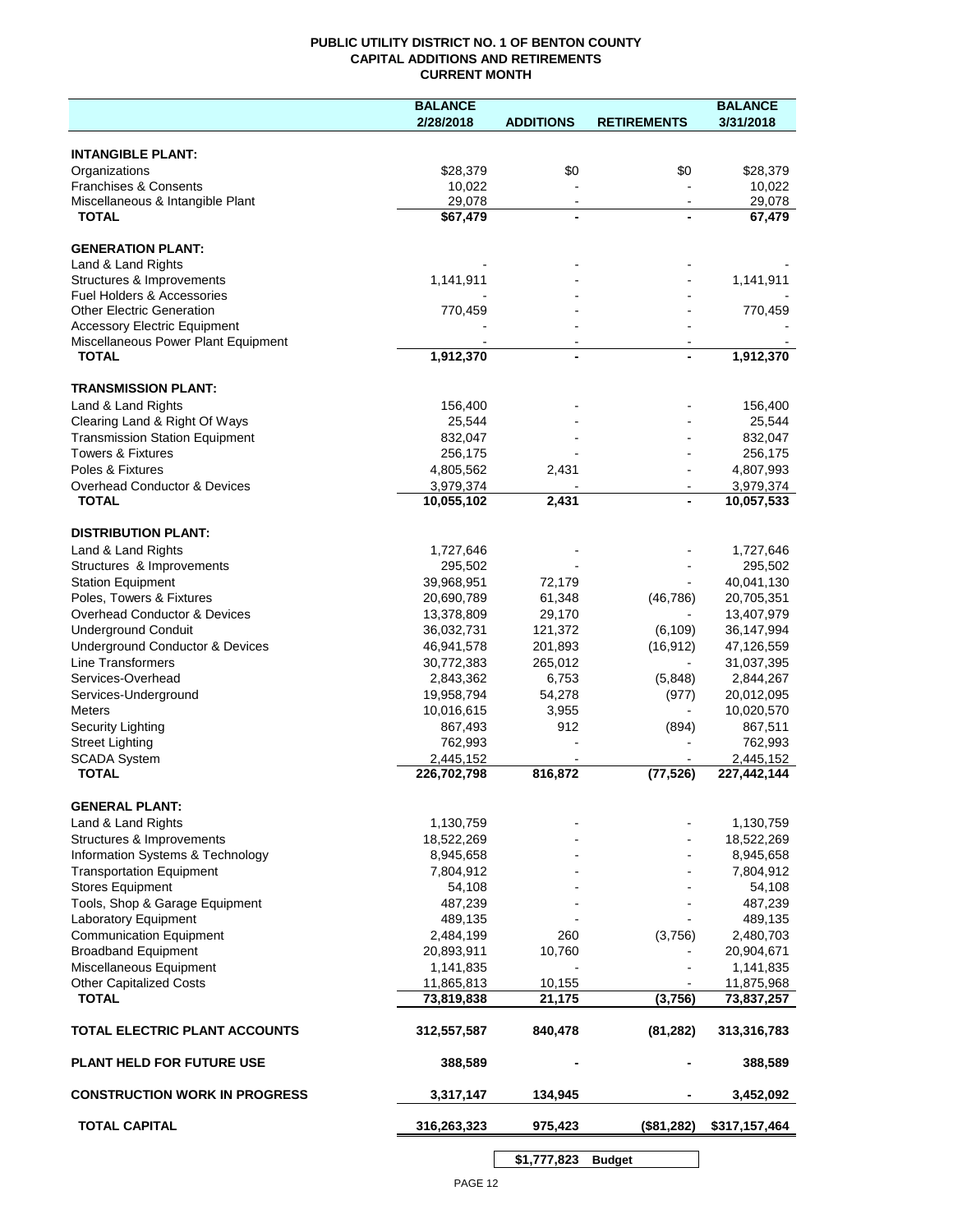## **PUBLIC UTILITY DISTRICT NO. 1 OF BENTON COUNTY CAPITAL ADDITIONS AND RETIREMENTS YEAR TO DATE**

|                                                                            | <b>BALANCE</b> |                  |                    | <b>BALANCE</b> |
|----------------------------------------------------------------------------|----------------|------------------|--------------------|----------------|
|                                                                            | 12/31/2017     | <b>ADDITIONS</b> | <b>RETIREMENTS</b> | 3/31/2018      |
|                                                                            |                |                  |                    |                |
| <b>INTANGIBLE PLANT:</b>                                                   |                |                  |                    |                |
| Organizations                                                              | \$28,379       | \$0              | \$0                | \$28,379       |
| <b>Franchises &amp; Consents</b>                                           | 10,022         |                  |                    | 10,022         |
| Miscellaneous & Intangible Plant                                           | 29,078         | $\blacksquare$   | $\blacksquare$     | 29,078         |
| <b>TOTAL</b>                                                               | \$67,479       |                  |                    | 67,479         |
|                                                                            |                |                  |                    |                |
| <b>GENERATION PLANT:</b>                                                   |                |                  |                    |                |
| Land & Land Rights                                                         |                |                  |                    |                |
| Structures & Improvements<br>Fuel Holders & Accessories                    | 1,141,911      |                  |                    | 1,141,911      |
|                                                                            |                |                  |                    |                |
| <b>Other Electric Generation</b>                                           | 770,459        |                  |                    | 770,459        |
| <b>Accessory Electric Equipment</b><br>Miscellaneous Power Plant Equipment |                |                  |                    |                |
| <b>TOTAL</b>                                                               | 1,912,370      |                  |                    | 1,912,370      |
|                                                                            |                |                  |                    |                |
| <b>TRANSMISSION PLANT:</b>                                                 |                |                  |                    |                |
| Land & Land Rights                                                         | 156,400        |                  |                    | 156,400        |
| Clearing Land & Right Of Ways                                              | 25,544         |                  |                    | 25,544         |
| <b>Transmission Station Equipment</b>                                      | 832,047        |                  |                    | 832,047        |
| <b>Towers &amp; Fixtures</b>                                               | 256,175        |                  |                    | 256,175        |
| Poles & Fixtures                                                           | 4,805,562      | 2,431            |                    | 4,807,993      |
| <b>Overhead Conductor &amp; Devices</b>                                    | 3,933,872      | 45,502           |                    | 3,979,374      |
| <b>TOTAL</b>                                                               | 10,009,600     | 47,933           |                    | 10,057,533     |
|                                                                            |                |                  |                    |                |
| <b>DISTRIBUTION PLANT:</b>                                                 |                |                  |                    |                |
| Land & Land Rights                                                         | 1,724,870      | 2,776            |                    | 1,727,646      |
| Structures & Improvements                                                  | 295,502        |                  |                    | 295,502        |
| <b>Station Equipment</b>                                                   | 39,953,634     | 87,496           |                    | 40,041,130     |
| Poles, Towers & Fixtures                                                   | 20,332,146     | 475,786          | (102, 581)         | 20,705,351     |
| Overhead Conductor & Devices                                               | 13,124,843     | 322,071          | (38, 935)          | 13,407,979     |
| <b>Underground Conduit</b>                                                 | 35,430,647     | 725,908          | (8, 561)           | 36,147,994     |
| Underground Conductor & Devices                                            | 45,792,475     | 1,369,639        | (35, 555)          | 47,126,559     |
| Line Transformers                                                          | 30,227,694     | 944,676          | (134, 975)         | 31,037,395     |
| Services-Overhead                                                          | 2,824,284      | 26,038           | (6,055)            | 2,844,267      |
| Services-Underground                                                       | 19,863,334     | 157,146          | (8, 385)           | 20,012,095     |
| <b>Meters</b>                                                              | 9,957,318      | 63,252           |                    | 10,020,570     |
| Security Lighting                                                          | 866,250        | 3,641            | (2,380)            | 867,511        |
| <b>Street Lighting</b>                                                     | 760,352        | 2,899            | (258)              | 762,993        |
| <b>SCADA System</b>                                                        | 2,437,476      | 7,676            |                    | 2,445,152      |
| <b>TOTAL</b>                                                               | 223,590,825    | 4,189,004        | (337, 685)         | 227,442,144    |
|                                                                            |                |                  |                    |                |
| <b>GENERAL PLANT:</b>                                                      |                |                  |                    |                |
| Land & Land Rights                                                         | 1,130,759      |                  |                    | 1,130,759      |
| Structures & Improvements                                                  | 18,522,269     |                  |                    | 18,522,269     |
| Information Systems & Technology                                           | 8,917,609      | 28,049           |                    | 8,945,658      |
| <b>Transportation Equipment</b>                                            | 7,738,544      | 66,368           |                    | 7,804,912      |
| <b>Stores Equipment</b>                                                    | 54,108         |                  |                    | 54,108         |
| Tools, Shop & Garage Equipment                                             | 484,198        | 3,041            |                    | 487,239        |
| <b>Laboratory Equipment</b>                                                | 489,135        |                  |                    | 489,135        |
| <b>Communication Equipment</b>                                             | 2,436,522      | 48,336           | (4, 155)           | 2,480,703      |
| <b>Broadband Equipment</b>                                                 | 20,695,799     | 208,872          |                    | 20,904,671     |
| Miscellaneous Equipment                                                    | 1,141,835      |                  |                    | 1,141,835      |
| <b>Other Capitalized Costs</b>                                             | 11,845,428     | 30,540           |                    | 11,875,968     |
| <b>TOTAL</b>                                                               | 73,456,206     | 385,206          | (4, 155)           | 73,837,257     |
| TOTAL ELECTRIC PLANT ACCOUNTS                                              | 309,036,480    | 4,622,143        | (341, 840)         | 313,316,783    |
| <b>PLANT HELD FOR FUTURE USE</b>                                           | 388,589        |                  |                    | 388,589        |
| <b>CONSTRUCTION WORK IN PROGRESS</b>                                       | 4,599,287      | (1, 147, 195)    |                    | 3,452,092      |
| <b>TOTAL CAPITAL</b>                                                       | 314,024,356    | 3,474,948        | (\$341,840)        | \$317,157,464  |
|                                                                            |                |                  |                    |                |
|                                                                            |                | \$5,495,402      | <b>Budget</b>      |                |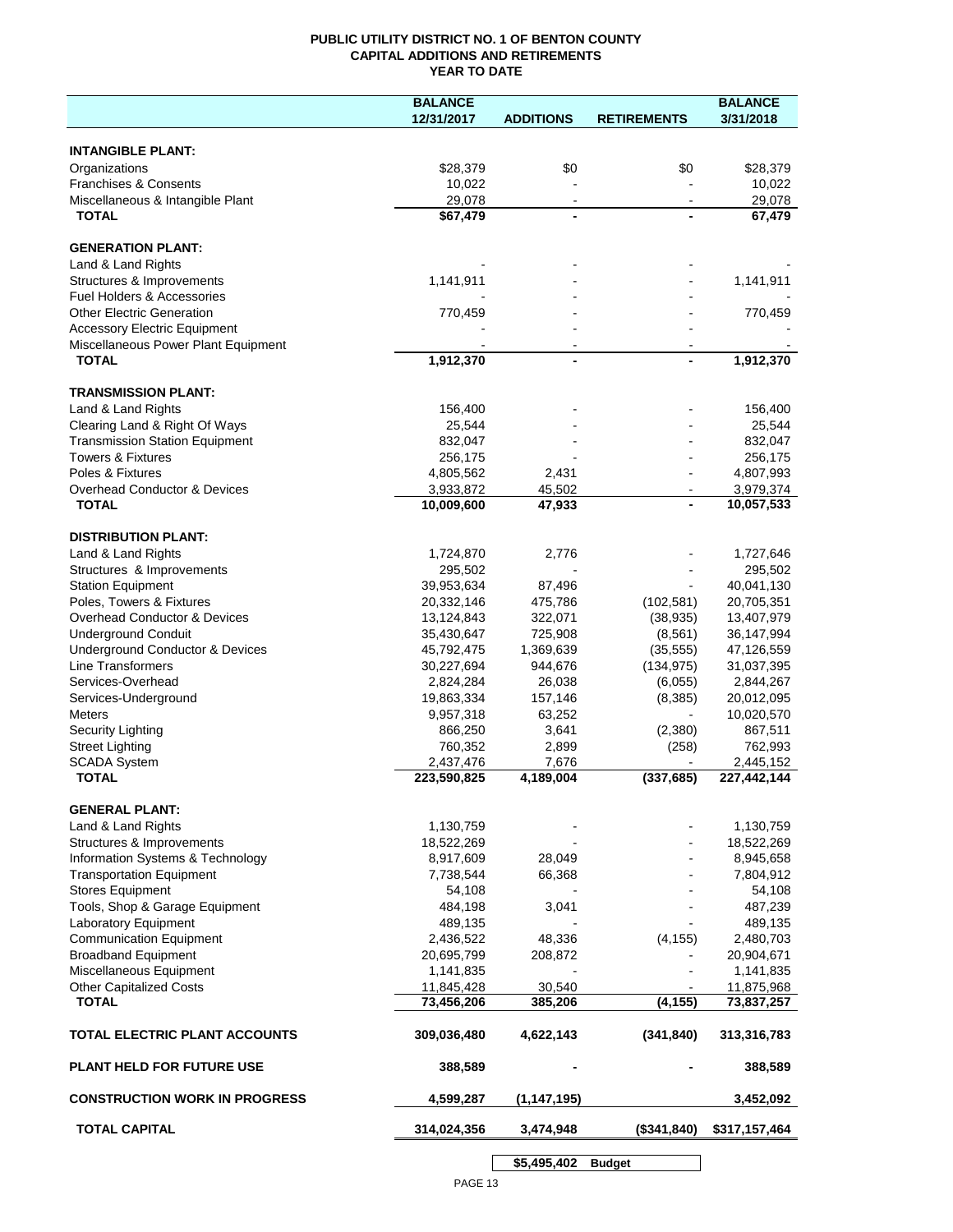## **PUBLIC UTILITY DISTRICT NO. 1 OF BENTON COUNTY STATEMENT OF CASH FLOWS**

|                                                                                                | <b>YTD</b><br>3/31/2018 | <b>Monthly</b><br>3/31/2018 |
|------------------------------------------------------------------------------------------------|-------------------------|-----------------------------|
|                                                                                                |                         |                             |
| <b>CASH FLOWS FROM OPERATING ACTIVITIES</b><br>Cash Received from Customers and Counterparties | \$37,735,456            | \$12,255,021                |
| Cash Paid to Suppliers and Counterparties                                                      | (35,360,502)            | (11, 855, 365)              |
| Cash Paid to Employees                                                                         | (3,265,213)             | (1,055,726)                 |
| <b>Taxes Paid</b>                                                                              | 4,171,308               | 1,240,879                   |
| <b>Net Cash Provided by Operating Activities</b>                                               | 3,281,049               | 584,809                     |
| <b>CASH FLOWS FROM NONCAPITAL FINANCING ACTIVITIES</b>                                         |                         |                             |
| Other Interest Expense                                                                         |                         |                             |
| Net Cash Used by Noncapital Financing Activities                                               |                         |                             |
| <b>CASH FLOWS FROM CAPITAL AND RELATED FINANCING ACTIVITIES</b>                                |                         |                             |
| <b>Acquisition of Capital Assets</b>                                                           | (3,244,701)             | (841, 369)                  |
| Proceeds from Sale of Revenue Bonds                                                            |                         |                             |
| Reimbursement of Bond Expense                                                                  |                         |                             |
| <b>Bond Principal Paid</b>                                                                     |                         |                             |
| <b>Bond Interest Paid</b>                                                                      |                         |                             |
| <b>Capital Contributions</b>                                                                   | 444,041                 | 31,962                      |
| Sale of Assets<br>Net Cash Used by Capital and Related Financing Activities                    | 6,426<br>(2,794,234)    | 2,196<br>(807, 211)         |
|                                                                                                |                         |                             |
| <b>CASH FLOWS FROM INVESTING ACTIVITIES</b>                                                    |                         |                             |
| Interest Income<br>Proceeds from Sale of Investments                                           | 193,060                 | 61,641                      |
| Purchase of Investments                                                                        |                         |                             |
| Joint Venture Net Revenue (Expense)                                                            |                         |                             |
| <b>Net Cash Provided by Investing Activities</b>                                               | 193,060                 | 61,641                      |
| <b>NET INCREASE (DECREASE) IN CASH</b>                                                         | 679,875                 | (160, 761)                  |
| <b>CASH BALANCE, BEGINNING</b>                                                                 | \$45,298,801            | \$46,139,437                |
|                                                                                                |                         |                             |
| <b>CASH BALANCE, ENDING</b>                                                                    | \$45,978,676            | \$45,978,676                |
| RECONCILIATION OF NET OPERATING INCOME TO NET                                                  |                         |                             |
| <b>CASH PROVIDED BY OPERATING ACTIVITIES</b>                                                   |                         |                             |
| <b>Net Operating Revenues</b>                                                                  | \$254,440               | (\$801,762)                 |
|                                                                                                |                         |                             |
| Adjustments to reconcile net operating income to net cash<br>provided by operating activities: |                         |                             |
| Depreciation & Amortization                                                                    | 2,452,834               | 820,951                     |
| <b>Unbilled Revenues</b>                                                                       | 1,500,000               | 600,000                     |
| Misellaneous Other Revenue & Receipts                                                          | 3,876                   | 20                          |
| GASB 68 Pension Expense                                                                        |                         |                             |
| Decrease (Increase) in Accounts Receivable                                                     | (521, 961)              | 483,651                     |
| Decrease (Increase) in BPA Prepay Receivable                                                   | 150,000                 | 50,000                      |
| Decrease (Increase) in Inventories                                                             | (23,790)                | 115,346                     |
| Decrease (Increase) in Prepaid Expenses                                                        | (167,999)               | (192, 581)                  |
| Decrease (Increase) in Wholesale Power Receivable                                              | (54,026)                | (135, 131)                  |
| Decrease (Increase) in Miscellaneous Assets                                                    | (37, 435)               | (2, 772)                    |
| Decrease (Increase) in Prepaid Expenses and Other Charges                                      | 486,665                 | 282,478                     |
| Decrease (Increase) in Deferred Derivative Outflows                                            | 110,254                 |                             |
| Increase (Decrease) in Deferred Derivative Inflows                                             | (342,065)               | (186,078)                   |
| Increase (Decrease) in Warrants Outstanding<br>Increase (Decrease) in Accounts Payable         | (1, 241, 815)           | (838, 465)                  |
| Increase (Decrease) in Accrued Taxes Payable                                                   | 587,082                 | 149,213                     |
| Increase (Decrease) in Customer Deposits                                                       | 39,148                  | 20,538                      |
| Increase (Decrease) in BPA Prepay Incentive Credit                                             | (40, 314)               | (13, 438)                   |
| Increase (Decrease) in Other Current Liabilities                                               | 1,517,277               | 74,279                      |
| Increase (Decrease) in Other Credits                                                           | (1, 391, 122)           | 158,560                     |
| <b>Net Cash Provided by Operating Activities</b>                                               | \$3,281,049             | \$584,809                   |
| PAGE 14                                                                                        |                         |                             |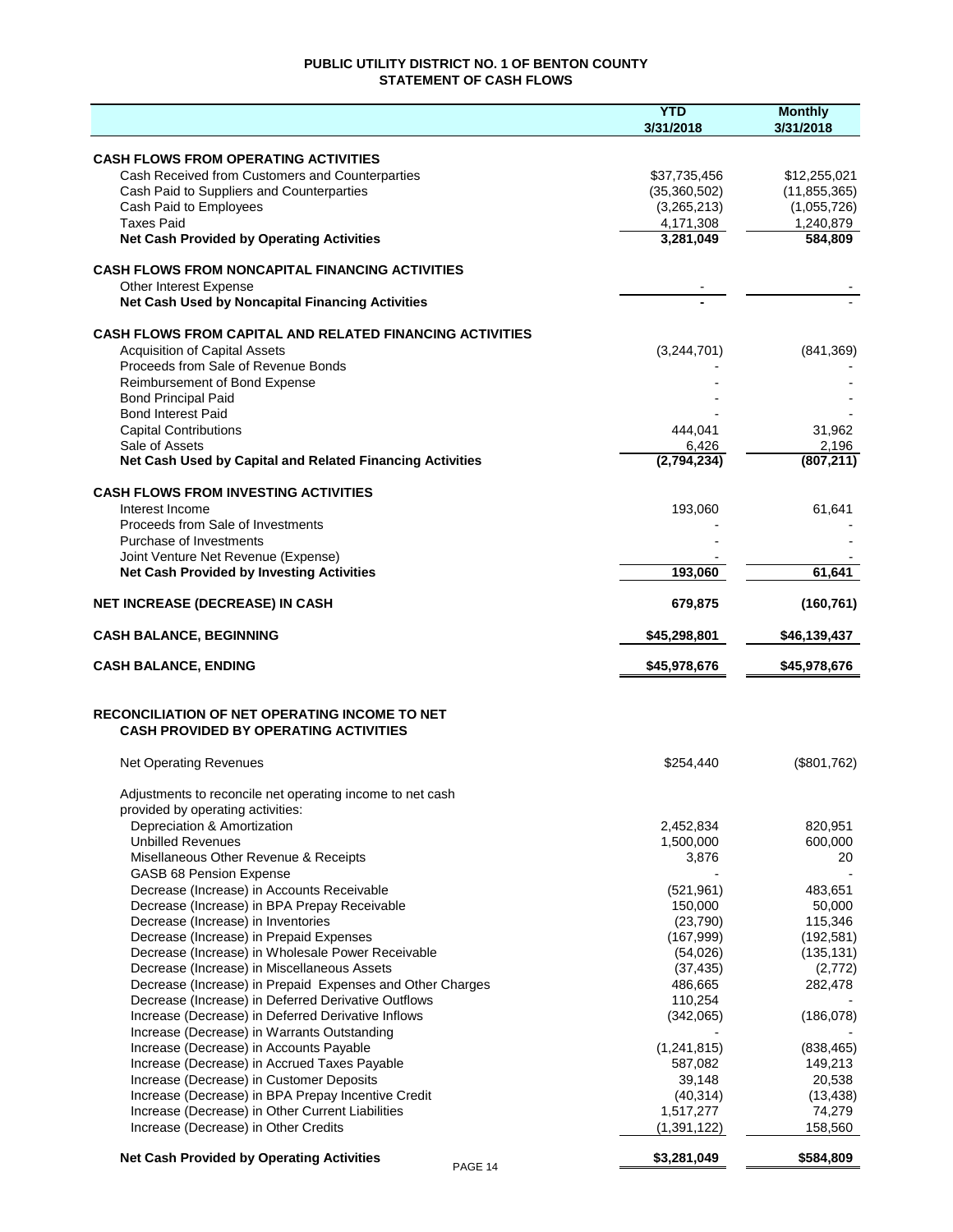## **PUBLIC UTILITY DISTRICT NO. 1 OF BENTON COUNTY WEATHER STATISTICS March 31, 2018**



| 2017     |                                         |  |  |  |  |  |  |  |  |  |  |  |  |
|----------|-----------------------------------------|--|--|--|--|--|--|--|--|--|--|--|--|
| 5-yr Avg |                                         |  |  |  |  |  |  |  |  |  |  |  |  |
|          | <b>Cumulative CDDs in Billing Cycle</b> |  |  |  |  |  |  |  |  |  |  |  |  |
| 2018     |                                         |  |  |  |  |  |  |  |  |  |  |  |  |
| 2017     |                                         |  |  |  |  |  |  |  |  |  |  |  |  |
| 5-yr Avg |                                         |  |  |  |  |  |  |  |  |  |  |  |  |

|          |                                                          |        |        |        |       |     |              |      | Heating Degree Days (HDDs) for Each Day of Billing Cycle |      |     |     |            |        |
|----------|----------------------------------------------------------|--------|--------|--------|-------|-----|--------------|------|----------------------------------------------------------|------|-----|-----|------------|--------|
| HDDS     | 1,400<br>1,200<br>1,000<br>800<br>600<br>400<br>200<br>0 |        |        |        |       |     | $-2016/2017$ |      | 2017/2018                                                |      |     |     | .          |        |
|          |                                                          | Apr    | May    |        | Jun   | Jul | Aug          | Sep  | Oct                                                      | Nov  | Dec | Jan | Feb        | Mar    |
|          |                                                          |        |        |        |       |     |              |      | <b>Heating Degree Days by Month</b>                      |      |     |     |            |        |
| Year     |                                                          | Jan    | Feb    | March  | April | May | June         | July | Aug                                                      | Sept | Oct | Nov | <b>Dec</b> | Total  |
| 2018     |                                                          | 843    | 740    | 593    |       |     |              |      |                                                          |      |     |     |            | 2,176  |
| 2017     |                                                          | 1,347  | 912    | 565    |       |     |              |      |                                                          |      |     |     |            | 2,824  |
| 5-yr Avg |                                                          | 1,050  | 738    | 524    |       |     |              |      |                                                          |      |     |     |            | 2,312  |
|          |                                                          |        |        |        |       |     |              |      | <b>Cumulative HDDs in Billing Cycle</b>                  |      |     |     |            |        |
| 2018     |                                                          | 31,408 | 20,959 | 24,003 |       |     |              |      |                                                          |      |     |     |            | 76,370 |
| 2017     |                                                          | 40,813 | 33,085 | 24,376 |       |     |              |      |                                                          |      |     |     |            | 98,274 |
| 5-yr Avg |                                                          | 33,137 | 26,520 | 20,875 |       |     |              |      |                                                          |      |     |     |            | 80,532 |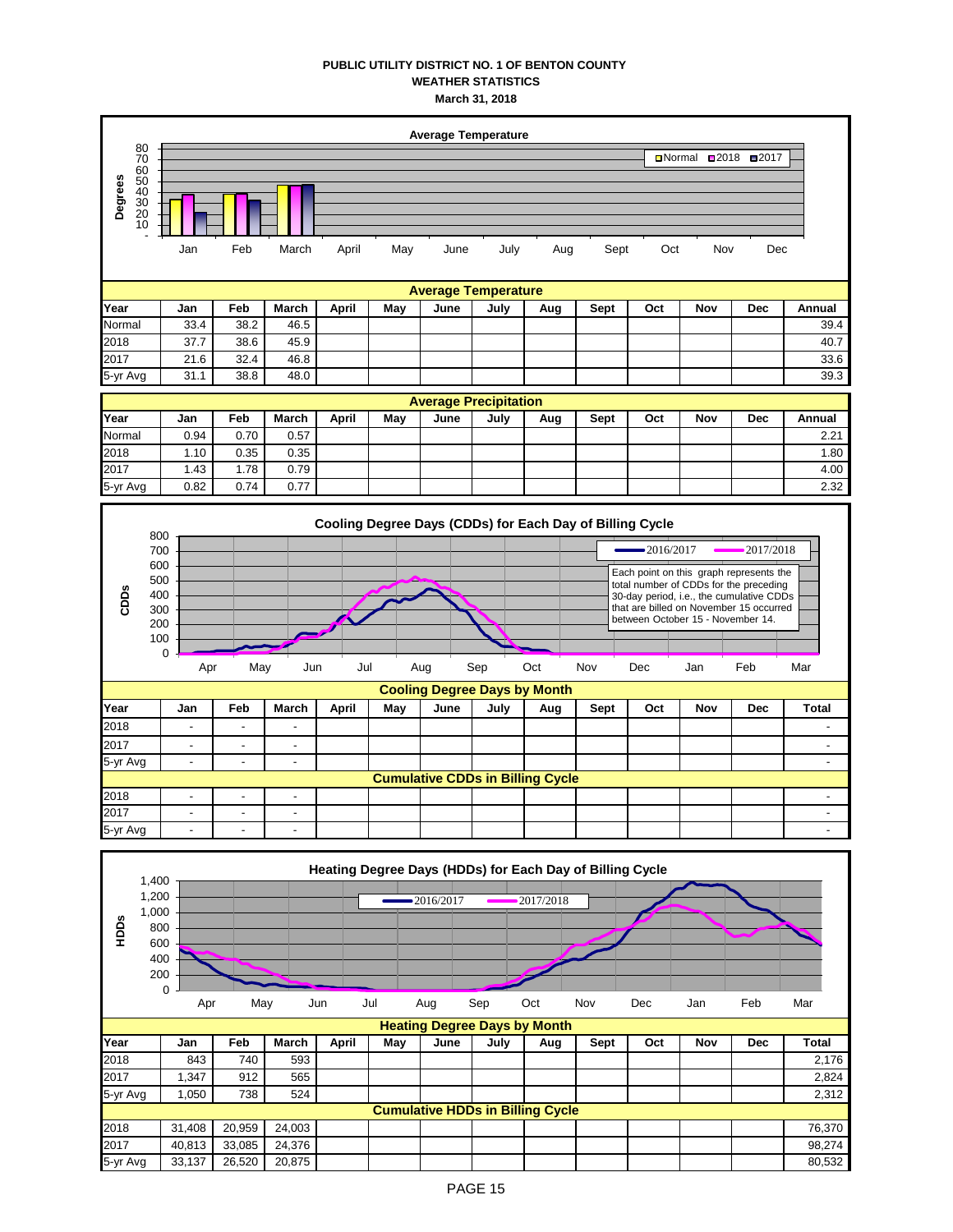#### *March Highlights*

There were five new Access Internet connections and two that switched from Transport to Access Internet. Two Transport customers upgraded to 250Mbps.

|                                                                                                            | 2018           |                            |                          |                          |              |     |      | <b>ACTUALS</b> |               |             |     |            |            |                          |                           |                      |
|------------------------------------------------------------------------------------------------------------|----------------|----------------------------|--------------------------|--------------------------|--------------|-----|------|----------------|---------------|-------------|-----|------------|------------|--------------------------|---------------------------|----------------------|
|                                                                                                            | <b>Budget</b>  | Jan                        | Feb                      | <b>March</b>             | <b>April</b> | May | June | July           | <b>August</b> | <b>Sept</b> | Oct | <b>Nov</b> | <b>Dec</b> | <b>YTD</b>               | <b>Budget</b><br>Variance | Inception<br>to Date |
| <b>OPERATING REVENUES</b>                                                                                  |                |                            |                          |                          |              |     |      |                |               |             |     |            |            |                          |                           |                      |
| Ethernet                                                                                                   | 1,298,747      | \$120,872                  | \$114,785                | \$114,122                |              |     |      |                |               |             |     |            |            | \$349,779                | 948,968                   |                      |
| Non-Recurring Charges - Ethernet                                                                           | $\blacksquare$ | 1,000                      | 1,331                    | $\overline{\phantom{a}}$ |              |     |      |                |               |             |     |            |            | 2,331                    | (2, 331)                  |                      |
| <b>TDM</b>                                                                                                 | 66,399         | 3,000                      | 3,000                    | 3,500                    |              |     |      |                |               |             |     |            |            | 9,500                    | 56,899                    |                      |
| Wireless                                                                                                   | 329            | 26                         | 26                       | 26                       |              |     |      |                |               |             |     |            |            | 78                       | 251                       |                      |
| Internet Transport Service                                                                                 | 106,239        | 4,088                      | 4,108                    | 4,292                    |              |     |      |                |               |             |     |            |            | 12,488                   | 93,751                    |                      |
| <b>Fixed Wireless</b>                                                                                      | 72,059         | 3,989                      | 3,863                    | 3,816                    |              |     |      |                |               |             |     |            |            | 11,668                   | 60,391                    |                      |
| Access Internet                                                                                            | 233,600        | 9,791                      | 10,957                   | 11,256                   |              |     |      |                |               |             |     |            |            | 32,004                   | 201,596                   |                      |
| Non-Recurring Charges - Al                                                                                 | $\blacksquare$ | 1,750                      | 831                      | 950                      |              |     |      |                |               |             |     |            |            | 3,531                    | (3, 531)                  |                      |
| Broadband Revenue - Other                                                                                  | 552,951        | 43,720                     | 43,720                   | 43,720                   |              |     |      |                |               |             |     |            |            | 131,160                  | 421,791                   |                      |
| Subtotal                                                                                                   | 2,330,324      | 188,237                    | 182,621                  | 181,682                  |              |     |      |                |               |             |     |            |            | 552,540                  |                           |                      |
| NoaNet Maintenance Revenue                                                                                 |                |                            |                          |                          |              |     |      |                |               |             |     |            |            |                          |                           |                      |
| <b>Bad Debt Expense</b>                                                                                    |                |                            |                          |                          |              |     |      |                |               |             |     |            |            |                          |                           |                      |
| <b>Total Operating Revenues</b>                                                                            | 2,330,324      | 188,237                    | 182,621                  | 181,682                  |              |     |      |                |               |             |     |            |            | \$552,540                | 1,777,784                 | 18,955,654           |
| <b>OPERATING EXPENSES</b>                                                                                  |                |                            |                          |                          |              |     |      |                |               |             |     |            |            |                          |                           |                      |
| General Expenses                                                                                           |                | 63,845                     | 60,749                   | 86,708                   |              |     |      |                |               |             |     |            |            | \$211,302                |                           |                      |
| Other Maintenance                                                                                          |                | 3,908                      | 3,244                    | 4,581                    |              |     |      |                |               |             |     |            |            | \$11,733                 |                           |                      |
| NOC Maintenance                                                                                            |                | $\overline{\phantom{a}}$   | $\overline{\phantom{a}}$ | $\sim$                   |              |     |      |                |               |             |     |            |            | $\overline{\phantom{a}}$ |                           |                      |
| Wireless Maintenance                                                                                       |                | <b><i><u>Parts</u></i></b> | $\sim$                   | 1,513                    |              |     |      |                |               |             |     |            |            | \$1,513                  |                           |                      |
| Subtotal                                                                                                   | 938,415        | 67,753                     | 63,993                   | 92,802                   |              |     |      |                |               |             |     |            |            | \$224,548                | 713,867                   | 10,865,528           |
| NoaNet Maintenance Expense                                                                                 | $\blacksquare$ | $\sim$                     | $\overline{\phantom{a}}$ | $\overline{\phantom{a}}$ |              |     |      |                |               |             |     |            |            | \$0                      | $\sim$                    |                      |
| Depreciation                                                                                               | 775,185        | 66,146                     | 66,229                   | 66,446                   |              |     |      |                |               |             |     |            |            | \$198,820                | 576,365                   | 10,776,752           |
| <b>Total Operating Expenses</b>                                                                            | 1,713,600      | 133,899                    | 130,221                  | 159,248                  |              |     |      |                |               |             |     |            |            | \$423,368                | 1,290,232                 | 21,642,280           |
| <b>OPERATING INCOME (LOSS)</b>                                                                             | 616,724        | 54,337                     | 52,399                   | 22,434                   |              |     |      |                |               |             |     |            |            | \$129,171                | 487,553                   | (2,686,626)          |
|                                                                                                            |                |                            |                          |                          |              |     |      |                |               |             |     |            |            |                          |                           |                      |
| <b>NONOPERATING REVENUES &amp; EXPENSES</b><br>Internal Interest due to Power Business Unit <sup>(1)</sup> | (333, 360)     | (27, 661)                  | (27, 562)                | (27, 488)                |              |     |      |                |               |             |     |            |            | (\$82,711)               | 250,649                   | (6,345,219)          |
|                                                                                                            |                |                            |                          |                          |              |     |      |                |               |             |     |            |            |                          |                           |                      |
| <b>CAPITAL CONTRIBUTIONS</b>                                                                               |                |                            |                          |                          |              |     |      |                |               |             |     |            |            |                          |                           |                      |
| Contributions in Aid of Broadband                                                                          | $\blacksquare$ | 8,802                      | 1,373                    | 132                      |              |     |      |                |               |             |     |            |            | \$10,308                 | 10,308                    | 4,915,968            |
| <b>BTOP</b>                                                                                                |                |                            | $\sim$                   |                          |              |     |      |                |               |             |     |            |            |                          | $\sim$                    | 2,282,671            |
| INTERNAL NET INCOME (LOSS)                                                                                 | \$283,364      | \$35,479                   | 26,211                   | (4,921)                  |              |     |      |                |               |             |     |            |            | \$56,768                 | \$748,510                 | (1,833,206)          |
|                                                                                                            |                |                            |                          |                          |              |     |      |                |               |             |     |            |            |                          |                           |                      |
| <b>NOANET COSTS</b>                                                                                        |                |                            |                          |                          |              |     |      |                |               |             |     |            |            |                          |                           |                      |
| <b>Member Assessments</b>                                                                                  |                |                            |                          |                          |              |     |      |                |               |             |     |            |            | $\overline{\phantom{a}}$ |                           | \$3,159,092          |
| <b>Membership Support</b>                                                                                  | $\sim$         | 721                        | 514                      |                          |              |     |      |                |               |             |     |            |            | \$1,235                  |                           | 128,147              |
| <b>Total NoaNet Costs</b>                                                                                  | $\sim$         | 721                        | 514                      | $\overline{\phantom{a}}$ |              |     |      |                |               |             |     |            |            | \$1,235                  | (\$1,235)                 | \$3,287,239          |
| <b>CAPITAL EXPENDITURES</b>                                                                                | \$1,385,586    | \$50,734                   | \$86,038                 | \$63,857                 |              |     |      |                |               |             |     |            |            | \$200,630                | \$1,184,956               | \$21,960,912         |
| NET CASH (TO)/FROM BROADBAND <sup>(2)</sup>                                                                | \$6,323        | \$77,830                   | 33,450                   | 25,155                   |              |     |      |                |               |             |     |            |            | \$136,435                | 130,112                   | ( \$9,959,386)       |

(1) Internal interest budget is estimated based on cash flow projections (an interest rate of 3.53% is being used).

(2) Includes excess of revenues over operating costs, capital expenditures and NoaNet assessments; excludes depreciation and internal interest to Electric System